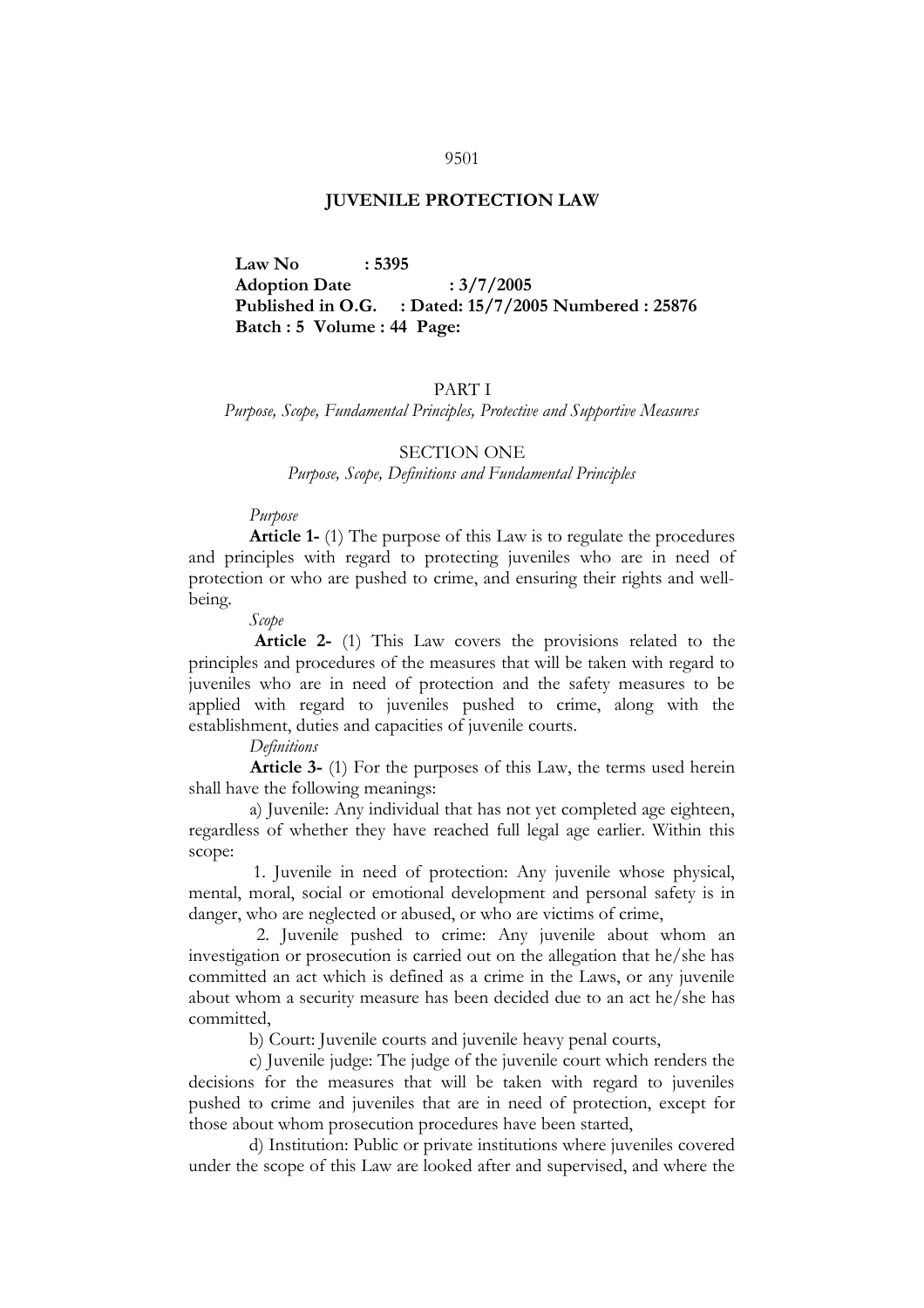measures decreed about such juveniles are fulfilled,

 e) Social worker: members of the profession graduated from institutions that provide education in the fields of psychological consulting and guidance, psychology, and social services

#### 9502

### *Fundamental Principles*

 **Article 4-** (1) For the purposes of this Law, in order to protect the rights of juveniles, the following fundamental principles shall be observed:

 a) safeguarding juveniles' right to life, development, protection and participation,

b) safeguarding the interest and well-being of juveniles,

 c) No discrimination towards the juvenile or his/her family for any reason whatsoever,

 d) ensuring the participation of the juvenile and his/her family in the process via keeping them informed,

 e) cooperation between the juvenile, his/her family, the related authorities, public institutions and non-governmental organizations,

 f) following a procedure that is based on human rights, fair, effective and swift,

 g) employing special care appropriate to the situation of the juvenile throughout the investigation or prosecution process,

 h) supporting the juvenile in developing his/her personality, social responsibility and education as appropriate for his/her age and development, when taking and implementing the decisions,

 i) Penalty of imprisonment and measures that restrict liberty shall be the last resort for juveniles,

 j) When deciding measures, caring at institution and keeping at institution shall be considered as the last resort; when taking and implementing the decisions, ensuring that social responsibility is shared,

 k) Keeping juveniles separate from adults at the institutions where they are cared for and looked after and where the court decisions are implemented,

 l) Taking measures to prevent others from detecting the identity of the juvenile in transactions related to juveniles, trials and when carrying out the decisions.

#### SECTION TWO

### *Protective and Supportive Measures*

### *Protective and Supportive Measures*

 **Article 5-** (1) Protective and supportive measures are measures to be taken in terms of consulting, education, care, health and shelter, for the purpose of protecting the juvenile within his/her own family environment before all else. These measures are as follows:

 a) Consultancy measure, is a measure oriented to providing guidance on child rearing to those who are responsible for the care of the juvenile, and guidance to juveniles on solving problems related to their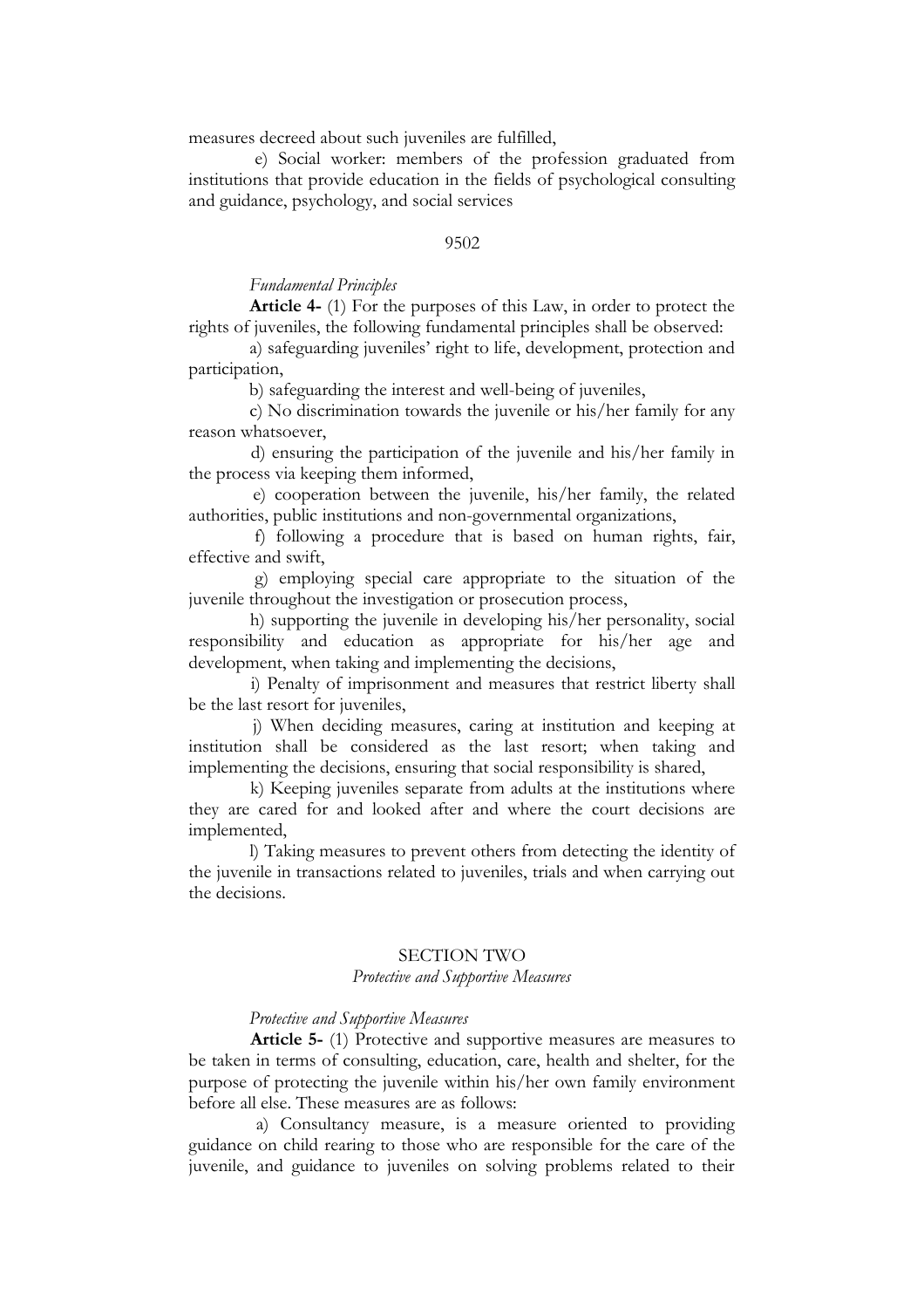education and development;

 b) Education/training measure, is a measure oriented to ensure that the juvenile attends an education institution as a day-student or boarding student, attends a vocational training course or arts & crafts course, or is deployed with a master of profession or at a workplace belonging to the public or private sector for the purpose of acquiring a job or a profession,

 c) Care measure, is a measure to make governmental or private care centre services or foster family services available for the juvenile or place the juvenile under the care of such institutions, in the event that the person responsible for the care of the juvenile fails to fulfil his/her care duties due to any reason,

 d) Health measure, is a measure to ensure necessary temporary or continuous medical care and rehabilitation for treatment and protection of the juvenile's physical and physiological health, and treatment and therapy for juveniles who use addictive substances,

#### 9503

 e) Shelter measure is a measure to provide a suitable shelter for those who have children but do not have a place to live, or to pregnant women whose lives are in danger.

 (2) The identification and address information of those about whom a shelter measure as defined in paragraph 1 subparagraph (e) is being implemented shall be kept confidential if they so demand.

 (3) If it is established that the juvenile is not under any danger, or if it is understood that, although the juvenile is in danger, such danger can be eliminated by supporting the juvenile's parent or guardian or the person who is responsible for the juvenile's care, then the juvenile shall be delivered to these persons. For the purposes of this paragraph, one of the measures specified in paragraph one can also be decided with regard to the juvenile.

### *Applying to the Agency*

 **Article 6-** (1) Judicial and administrative authorities, law enforcement officers, health and education institutions and nongovernmental organizations have the obligation to notify the Social Services and Child Protection Agency of any juveniles that are in need of protection. The juvenile and the persons who are responsible for the care of the juvenile can apply to the Social Services and Child Protection Agency to take the juvenile under protection.

 (2) The Social Services and Child Protection Agency shall immediately carry out the necessary enquiry regarding the events notified to it.

### *Taking Protective and Supportive Court Decisions*

 **Article 7-** (1) Protective and supportive court decisions regarding juveniles can be taken by the juvenile judge either suo sponte or upon the request of the juvenile's father, mother, guardian, the person responsible for the care and supervision of the juvenile, the Social Services and Child Protection Agency or the Public prosecutor.

(2) Before rendering a court decision, a social enquiry regarding the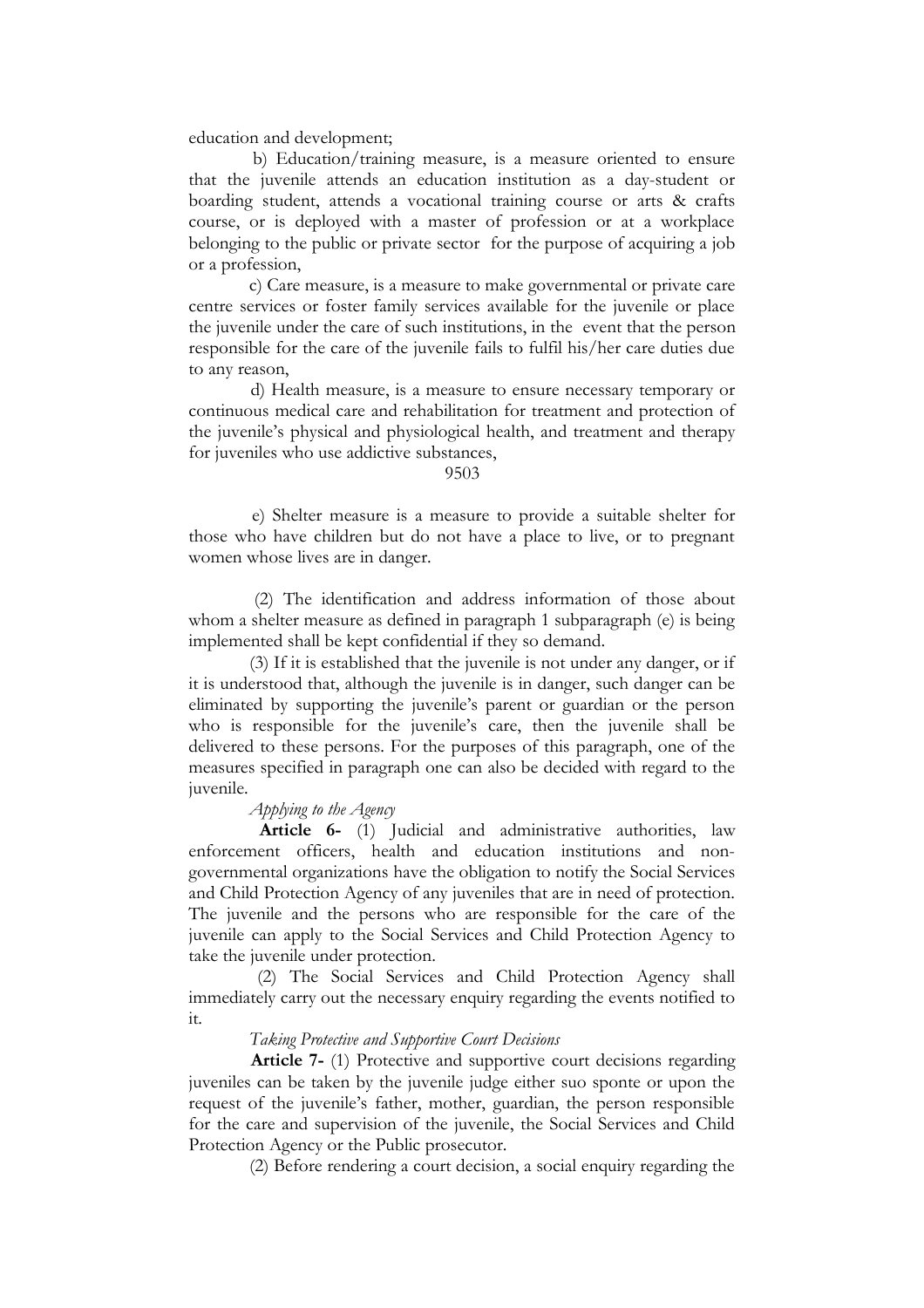juvenile shall be carried out.

 (3) The type of the measure shall be indicated in the decision. The judge may decide for one or more measures.

 (4) The judge may also decide for taking under supervision the juvenile about whom he/she has decided for a protective and supportive measure.

 (5) Taking into consideration the development of the juvenile, the Judge may decide to change or abrogate the protective and supportive measure. In case of emergencies, this decision may also be rendered by the local judge where the juvenile is located. However, in such a case, the decision shall be notified to the judge or court that had rendered the original decision.

 (6) The execution of the measure shall terminate automatically when the juvenile completes age eighteen. However, the judge may decide to continue with the implementation of the measure for a certain period of time in order to allow the juvenile to continue his/her training or education, provided that the consent of the juvenile is taken.

 (7) Aside from rendering decisions for protective and supportive measures regarding juveniles that are in need of protection, the court shall also have the authority to decide with regard to custody, guardianship, caretaker, trustee, alimony and personal contact, in accordance with the provisions of the Turkish Civil Code dated 22.11.2001 and numbered 4721.

### *Capacity with regard to Measures*

 **Article 8-** (1) Protective and supportive measures regarding juveniles in need of protection shall, for the benefit of the juvenile, be decided by the juvenile judge of the locality where the juvenile, his/her mother, father, guardian or those with whom he/she lives are located.

 (2) The implementation of the decision for a measure shall be inspected by the deciding judge or court at intervals of maximum three months.

### 9504

 (3) The judge or the court may, suo sponte or upon the request of the supervision officers, the juvenile's parent, guardian, caretaker or supervisor, the representative of the institution or person implementing the measure and the Public prosecutor, examine the results of the measure being implemented with regard to the juvenile, and abrogate, extend or change the measure.

### *Urgent Protection Decisions*

 **Article 9-** (1) In case of a situation which requires taking the juvenile under immediate protection, the juvenile shall be taken under care and supervision by the Social Services and Child protection Agency, and then the Agency shall apply to the juvenile judge within five days at the latest following the day the Juvenile was brought to the Agency, in order for an urgent protection decision. The judge shall decide with regard to the request within three days. The judge may decide for keeping the juvenile's location confidential and, when necessary, establishment of personal contact.

(2) An urgent protection decision can only be rendered for a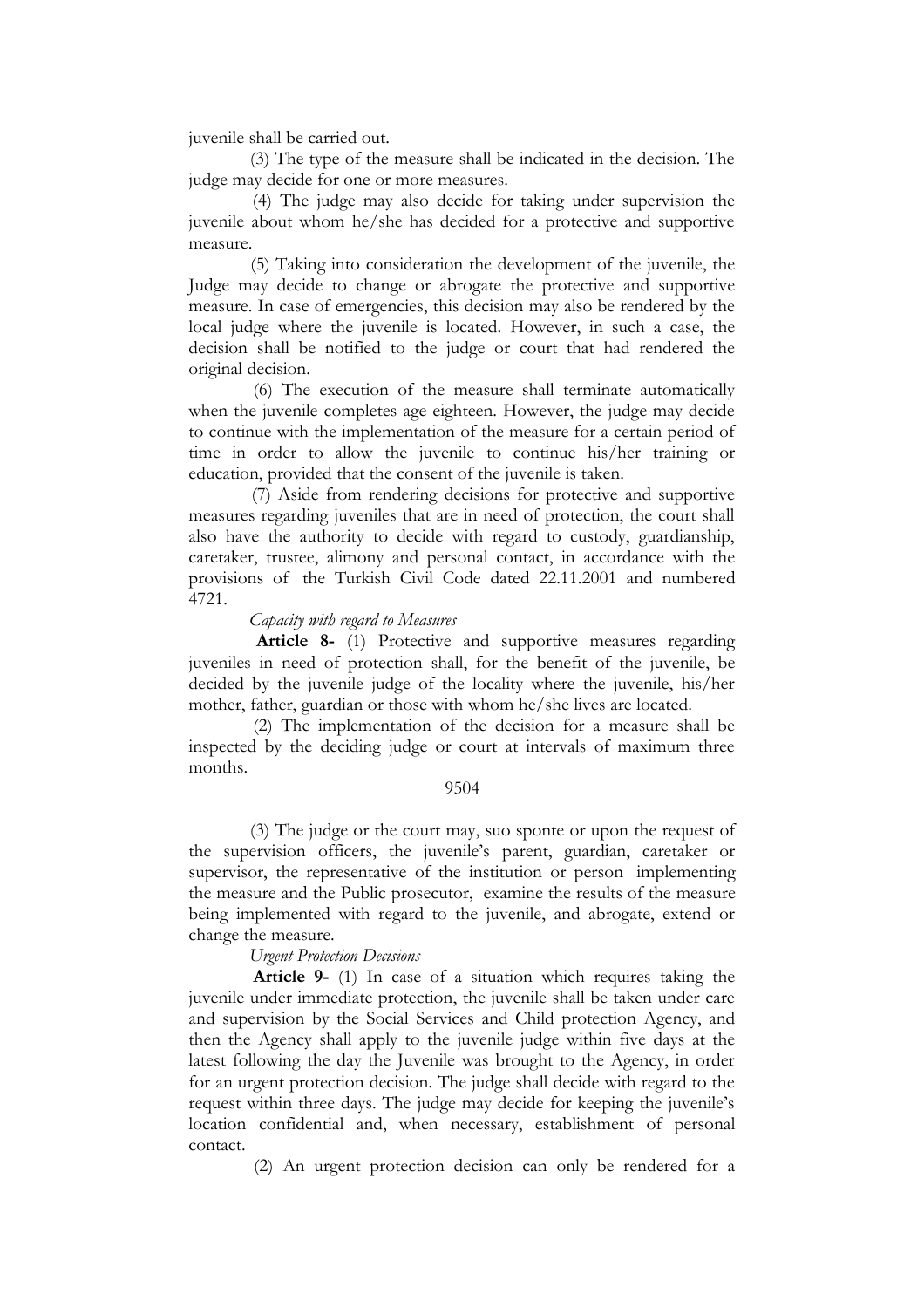limited period of maximum thirty days. Within this period, the Agency shall carry out a social enquiry regarding the juvenile. If, following the enquiry, the Agency concludes that there is no need to decide for a measure, it shall notify the judge of its opinion and the services it will provide. Whether the juvenile is to be delivered to his/her family or whether any other measures are to be taken shall be decided by the judge.

 (3) In case the Agency concludes that a measure is required for the juvenile, it shall file a request to the judge demanding for a protective and supportive measure.

### *Carrying out care and shelter measures*

 **Article 10-** (1) The Social Services and Child Protection Agency shall take the necessary measures immediately with regard to events referred to it, and shall place the juvenile under the care of governmental or private organizations.

### *Juvenile-specific safety measures*

 **Article 11-** (1) The protective and supportive measures regulated in this Law shall be interpreted as juvenile-specific safety measures with respect to juveniles who are pushed to crime and who do not have penal liability.

### *Mental Disorder*

 **Article 12-** (1) In case the juvenile pushed to crime also has a mental disorder, juvenile-specific safety measures shall be applied for juveniles falling under the scope of paragraphs one and two of Article 21 of the Turkish Penal Code dated 26.9.2004 and numbered 5237.

### *Procedures for Court Decisions*

 **Article 13-** (1) Except for the cases provided for in paragraph seven of Article 7 of this Law, a decision for measures shall be rendered without any hearings for juveniles pushed to crime and who do not have penal liability and juveniles that are in need of protection. However, the judge may hold a hearing if considered necessary.

 (2) Before rendering a decision for measure, the opinion of the juvenile having adequate perception capacity shall be taken, the relevant persons may be heard, and preparation of a social enquiry report regarding the juvenile may be demanded.

 *Appeals*

 **Article 14-** (1) In accordance with the provisions of this Law, the legal path to appeal a decision for measures rendered by the juvenile judge shall be open. The appeal shall be filed to the nearest juvenile court in accordance with the appeal provisions of the Criminal Procedures Law dated 4.12.2004 and numbered 5271.

9505

### PART II *Investigation and Prosecution*  SECTION ONE *Investigation*

### *Investigation*

 **Article 15-** (1) Investigations related to juveniles pushed to crime shall be carried out personally by the Public prosecutor assigned at the juvenile bureau.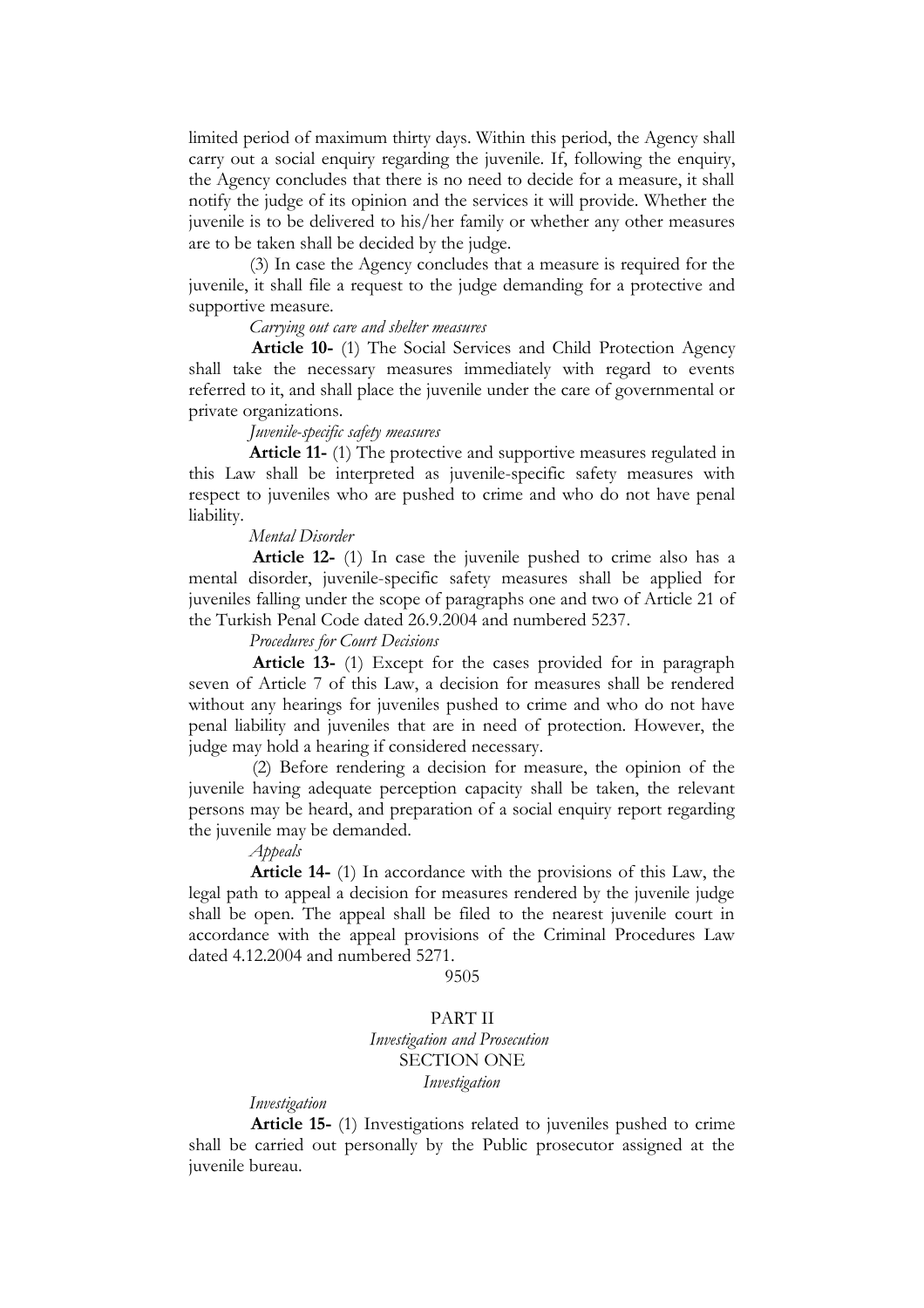(2) During interrogation and other procedures related to the juvenile, the juvenile may be accompanied by a social worker.

 (3) When considers necessary during investigation, the Public prosecutor may file a request to the juvenile judge for a protective and supportive measure regarding the juvenile.

 *Detaining a juvenile* 

 **Article 16-** (1) Detained juveniles shall be kept at the juvenile unit of the law enforcement.

 (2) In cases where the law enforcement does not have a juvenile unit, the juveniles shall be kept separate from detained adults.

 *Crimes committed through participation* 

 **Article 17-** (1) In case of juveniles who have committed crime together with adults, the investigation and prosecution shall be carried out separately.

 (2) In such a case, the necessary measures shall also be applied with regard to juveniles; nevertheless, if considered necessary, the court may delay the trial related to the juvenile until the finalization of the case continuing in the general court.

 (3) In case it is considered necessary that the trials be carried out together, general courts may decide, during any stage of the trial, for consolidation of trials, on the condition that such consolidation is found appropriate by the courts. In such an event, the joint cases shall be administered at general courts.

 *Transfer of the Juvenile* 

 **Article 18-** (1) Chains, handcuffs and similar tools cannot be put on juveniles. However, when necessary, the law enforcement may take necessary measures to prevent the juvenile from escaping, or to prevent dangers that may arise with regard to the life and physical integrity of the juvenile or others.

 *Deferring the commencement of a public prosecution suit* 

 **Article 19-** (1) If the upper limit of the penalty provided for in the law for the committed act requires penalty of imprisonment for more than three months and up to two years (including two years) or requires judicial monetary fine, the public prosecution, which will be commenced with regard to the suspect after the evidences are collected by the Public prosecutor, may be deferred for five years, provided that all of the following conditions co-exist:

 a) If the juvenile has no previous convictions for any intentional crimes,

 b) If the conducted investigation gives the opinion that the suspect will refrain from committing a crime if the commencement of public prosecution is deferred,

 c) if deferring the commencement of a public prosecution will be more beneficial than commencing a public prosecution suit both for the suspect and the society,

 d) if the damage caused to the victim or the public by the extortion of the crime has been indemnified completely via exact return, restoring to original state as was before the crime or via paying compensation.

The condition set forth in subparagraph (d) of this paragraph may not be sought if the economic means of the juvenile or his/her family are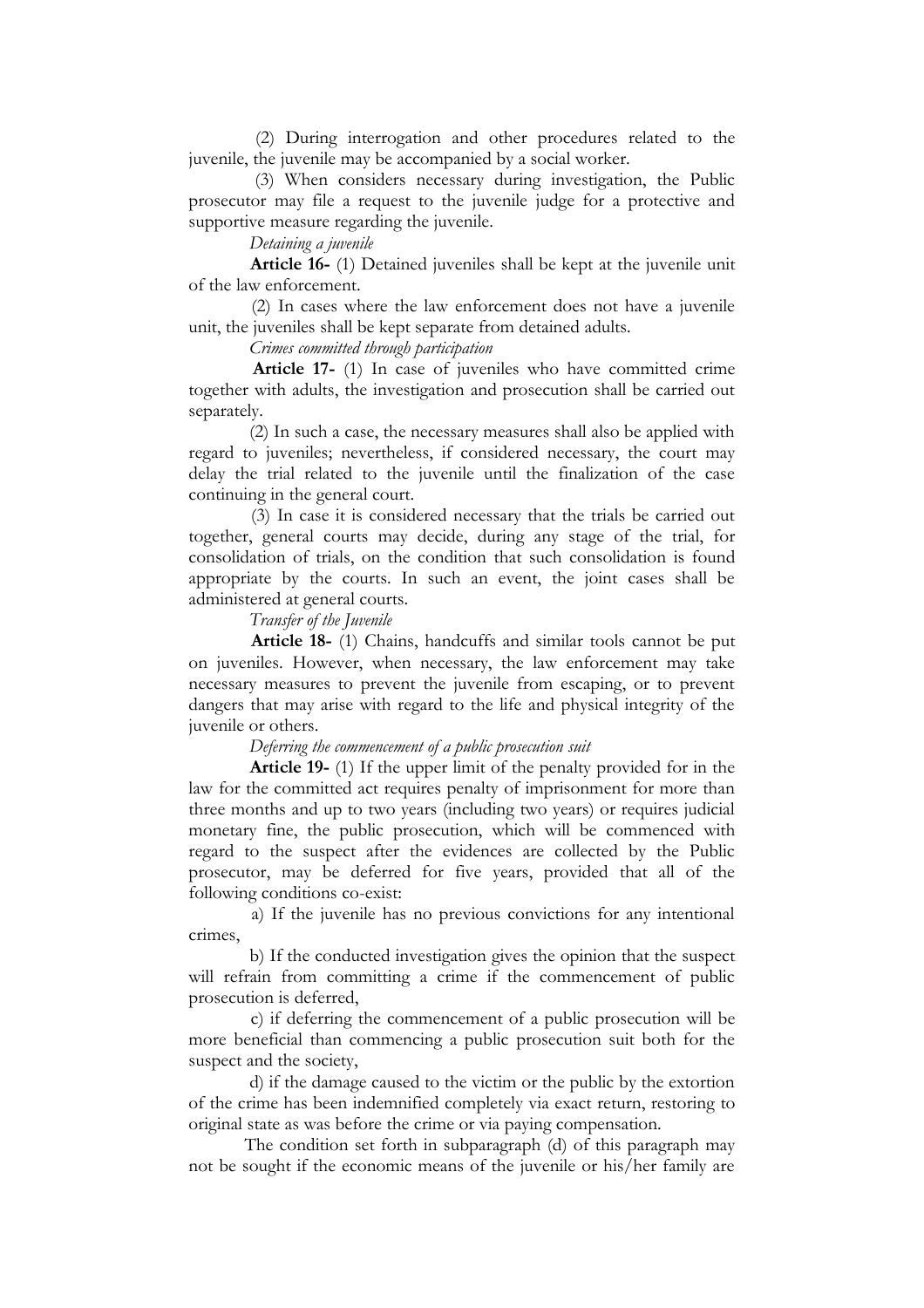### not favourable for such indemnification.

9506

 (2) Implementation of the decision to postpone the commencement of public prosecution shall be subject to the approval of the juvenile judge. This decision shall be rendered within five days.

 (3) In case the juvenile is not sentenced to a penalty of imprisonment for an intentional crime he/she has committed within the deferment period, it shall be decided that there is no requirement for prosecution. In case the juvenile is sentenced to a penalty of imprisonment for an intentional crime he/she has committed within the deferment period, a public prosecution shall be commenced. Statute of limitations shall not run during the deferment period.

 (4) Decisions regarding deferment of the commencement of a public prosecution shall be recorded in a dedicated system. These records can only be used for the purpose stated in this Article and in connection with an investigation or prosecution, by the Public prosecutor, the judge or by the court upon demand.

 (5) For juveniles who have not yet completed age fifteen at the time of committing the act, the upper limit for prison penalty provided for in paragraph one shall be applied as three years (including three years).

 *Judicial control* 

 **Article 20-** (1) At the investigation or prosecution stages related to juveniles pushed to crime, the court may, as judicial control measures, decide for the one or several of the measures listed below, or for the measures specified under Article 109 of the Criminal Procedures Law:

a) No moving outside specified peripheral boundaries.

b) No access to certain places or access to certain places only.

c) No contact with specified persons and organizations.

 (2) However, in case these measures do not bring favourable outcomes, or in case it is understood that these measures will not bring favourable outcomes or in case of violation of these measures, the court may decide for an arrest.

 *Prohibition of Arrest* 

 **Article 21-** (1) An arrest warrant cannot be issued for juveniles who have not yet completed age fifteen for acts that require an imprisonment penalty with an upper limit of five years.

### SECTION TWO

### *Prosecution*

### *Hearing*

 **Article 22-** (1) The juvenile, his/her parent, guardian, courtassigned social worker, the family that has assumed the care of the juvenile, or if the juvenile is cared for by the Agency, the representative of the Agency may be present at the hearing.

 (2) The court or the judge may allow a social worker to accompany the juvenile during the juvenile's interrogation or during other procedures regarding the juvenile.

 (3) The juvenile present at the hearing may be taken outside the courtroom if his/her interests require so; additionally, a juvenile whose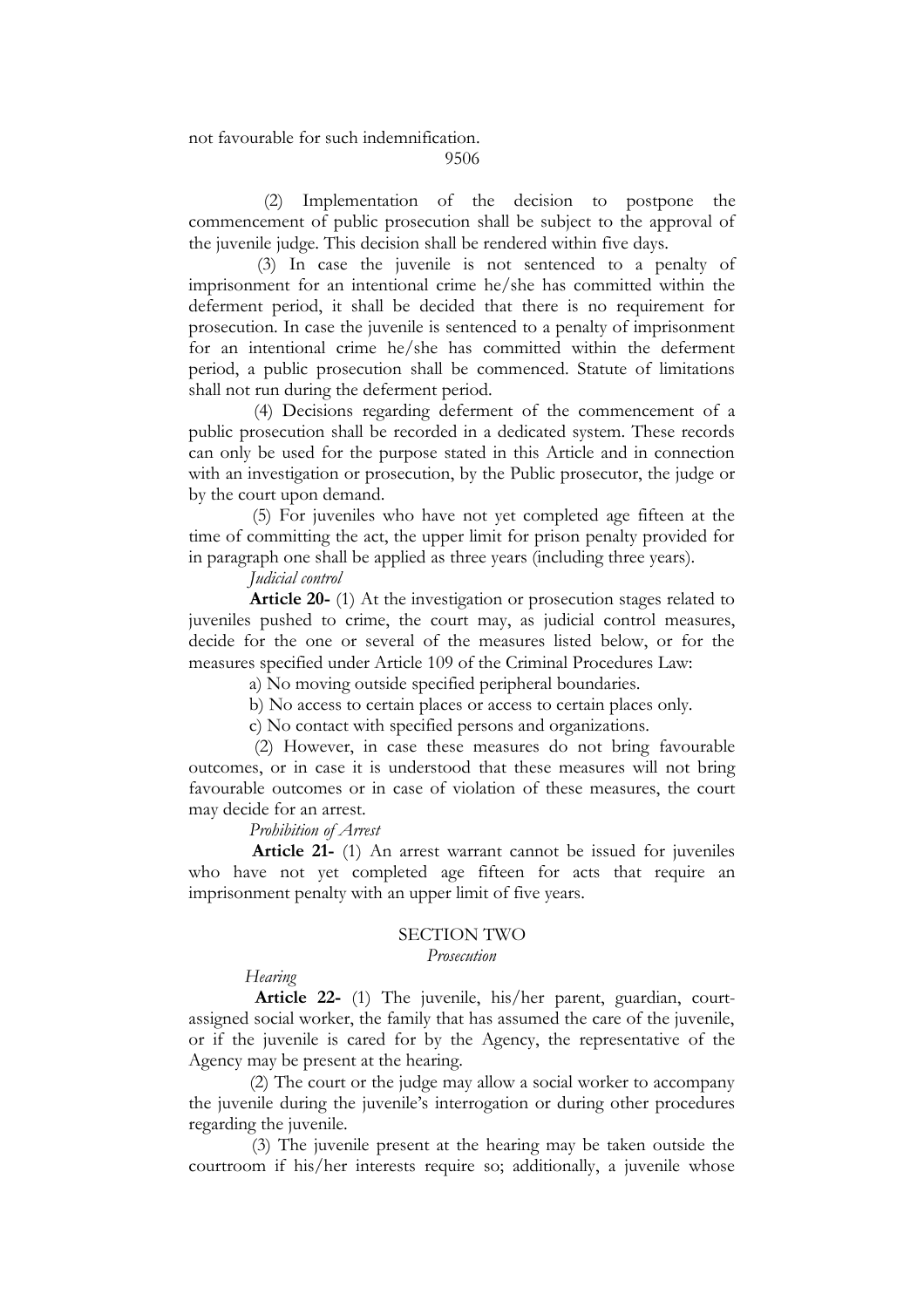interrogation procedures have been completed may not be required to be present at the hearing.

### *Putting Off Announcement of the Verdict*

 **Article 23-** (1) If the penalty determined after the trial procedures carried out with respect to the crime with which the juvenile is found guilty is imprisonment for maximum three years (including three years) or judicial monetary fine, the court may decide to put off the announcement of the sentence.

### 9507

 (2) A decision to put off the announcement of the sentence shall require the following:

 a) The juvenile shall have no prior convictions for an intentional crime.

 b) The court shall have the opinion that the juvenile will not commit any other crimes.

 c) Due to the personal characteristics of the juvenile and his/her attitude and behaviour during the trial, the court concludes that it is not necessary to sentence the juvenile to a penalty.

 d) Complete rectification of the damages incurred by the victim or the public due to the delinquency, via exact return, restoring to original state as before the extortion of the delinquency or through compensation. In case of failure to determine the damage incurred by the public due to committed delinquency, the amount of money to be appreciated by the court must be deposited to the cashier of the Ministry of Finance as lumpsum. However, this condition may not be sought if the economic means of the juvenile or his/her family are not favourable.

 (3) In case of a decision to put off the announcement of the sentence, the juvenile shall be subjected to a measure of supervised freedom (probation) for a period of five years. The judge may decide that the juvenile: continue attending an educational institution; be banned access to certain places; be imposed an obligation to attend certain institution or to fulfil another obligation which will be appreciated by the court, within such period. During probation, the statute of limitations shall cease running.

 (4) In case of failure to fulfil the condition set forth in paragraph 2(d), the court may decide to put off the announcement of the sentence and impose one of the following obligations on the accused for the probation period:

 a) Full indemnification of the damage incurred by the victim or the public due to the offence committed, via payment in monthly instalments.

 b) In case of failure to determine the damage incurred by the public due to the committed offence, depositing to the Finance cashiers the amount to be appreciated by the Court, in monthly instalments.

 (5) In case the juvenile is not sentenced to imprisonment due to an intentional crime he/she has committed within the probation period and in case the behaviours of the juvenile are in concordance with the imposed obligations, the court shall decide for abatement of the case.

 (6) In case the juvenile is convicted due to an intentional crime requiring imprisonment that he/she has committed within the probation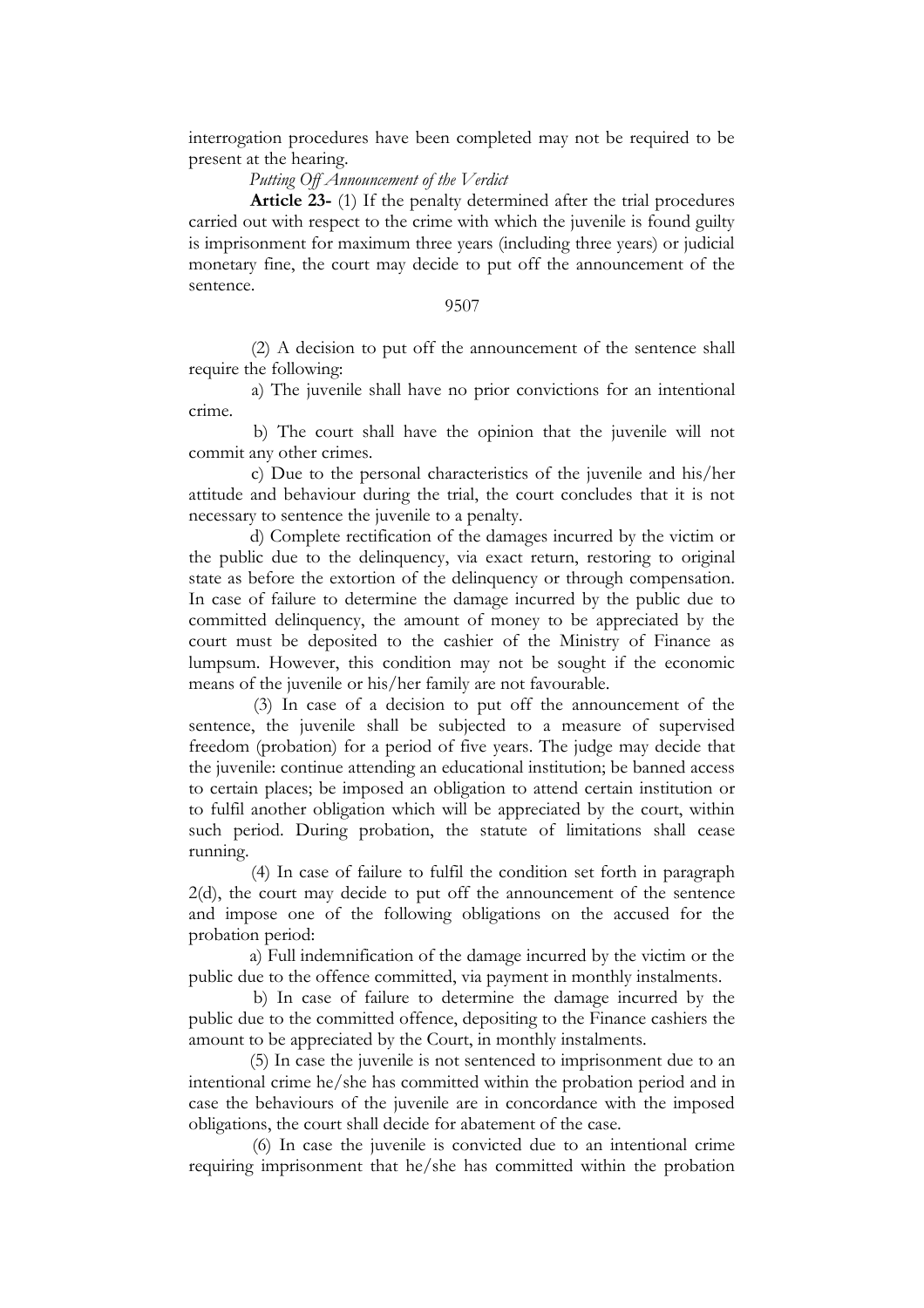time or in case the juvenile acts in violation of the imposed obligations, the court shall announce the verdict that it had put off. However, taking into consideration the circumstances regarding fulfilment of the obligations, the court may reduce the penalty for up to 50%.

 (7) The decision to put off announcement of the verdict may be appealed.

 (8) The decision to put off announcement of the verdict shall be registered in a dedicated system. These records can only be used for the purpose stated in this Article and in connection with an investigation or prosecution, by the Public prosecutor, the judge or by the court upon demand.

### *Negotiation and Settling*

 **Article 24-** (1) Negotiation and settling with regard to juveniles pushed to crime shall be applicable for crimes the investigation and prosecution of which are dependent on complaint or which are committed intentionally and the lower limit of penalty for which is imprisonment not exceeding two years or judicial monetary fine, or for negligent offences.

 (2) For juveniles who have not yet completed age fifteen on the date of the delinquency, the lower limit for penalty of imprisonment provided for in paragraph one shall be three years.

9508

### PART III *Courts and Public Prosecutor's Offices* SECTION ONE *Establishment, Duties and Capacities of Courts*

### *Establishment of courts*

 **Article 25-** (1) The juvenile court shall be composed of a single judge. These courts shall be founded in each provincial centre. In addition, they may be established in the districts determined taking into consideration the geographical locations and work load of the regions, by obtaining the positive opinion of the Supreme Council of Judges and Public Prosecutors. Where required due to heavy work load, more than one chambers may be established for juvenile courts. These chambers shall be given numbers. The Public prosecutor shall not be present at the hearings administered at juvenile courts. The Public prosecutors of the locality of the juvenile courts may refer to legal remedies against the decisions of juvenile courts.

 (2) Juvenile heavy penal courts shall have one presiding judge and an adequate number of members, and the court shall sit with one presiding judge and two members. These courts shall be established in the localities determined taking into consideration the geographical locations and work load of the regions, by obtaining the positive opinion of the Supreme Council of Judges and Public Prosecutors. Where required due to heavy work load, more than one chambers may be established for juvenile heavy penal courts. These chambers shall be given numbers.

### *Duties of Courts*

 **Article 26-** (1) Juvenile courts shall administer the actions filed with regard to juveniles pushed to delinquency, for crimes falling under the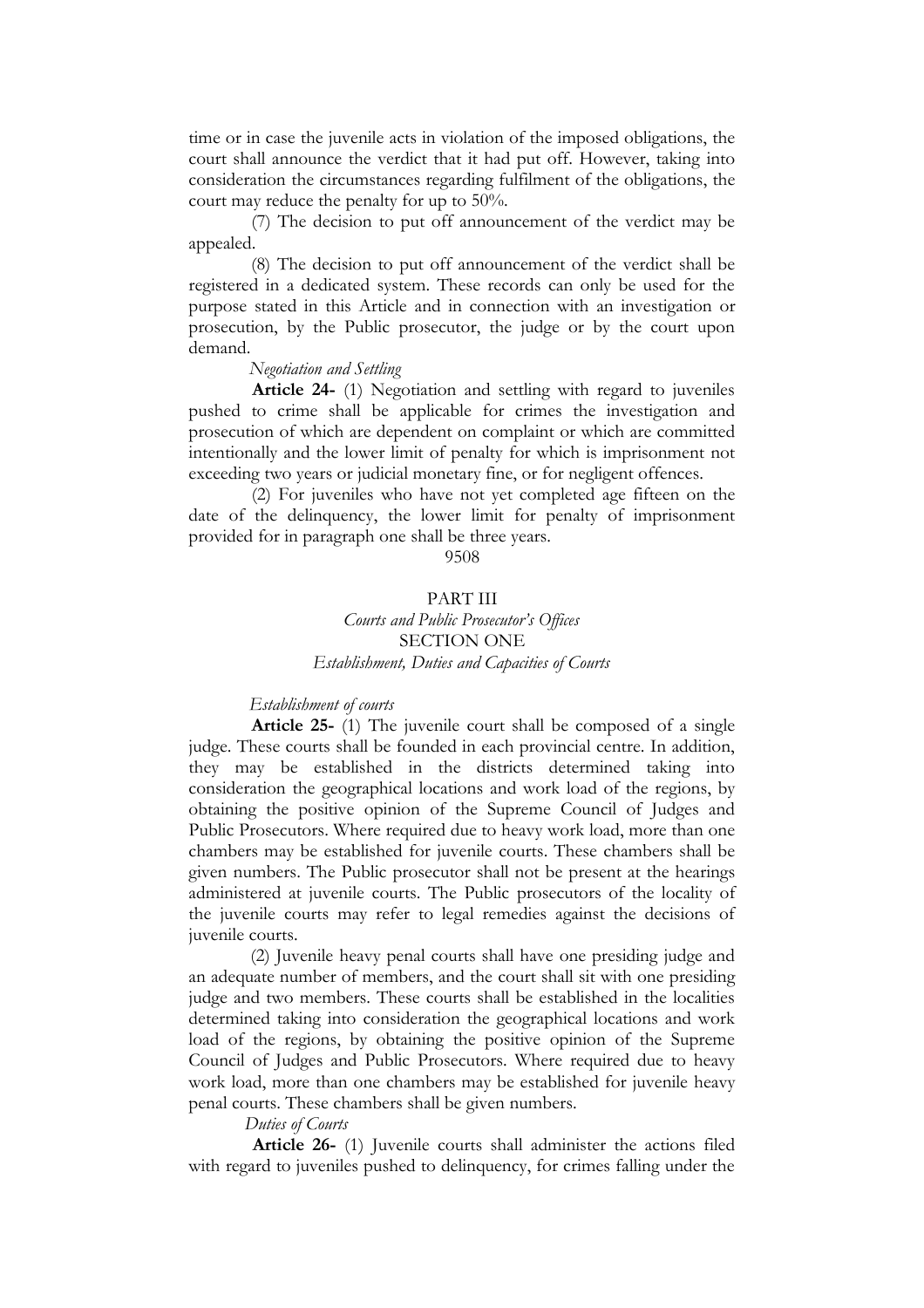jurisdiction of basic penal courts and penal courts of peace.

 (2) Juvenile heavy penal courts shall administer suits related to crimes committed by juveniles and falling under the jurisdiction of the heavy penal court.

 (3) Courts and juvenile judges shall have the duty to take the necessary measures specified in this law and in other laws.

 (4) Public prosecution suits filed with regard to juveniles shall be administered at the courts established via this Law, provided that the provisions of Article 17 herein shall be reserved.

### *Judicial territory of the courts*

 **Article 27-** (1) The judicial territory of juvenile courts shall be determined with the territorial boundaries of the province or district in which it is established.

 (2) The judicial territory of juvenile heavy penal courts shall be the administrative territories of the central province or district where they are located, and of the districts which are judicially connected thereto.

 (3) Any decision to determine or change the judicial territories of the juvenile courts and juvenile heavy penalty courts in consideration of geographic location and work load shall be given by the Supreme Council of Judges and Public Prosecutors upon the proposal of the Ministry of Justice.

### *Appointment of Judges*

 **Article 28-** (1) Judge appointments to courts shall be made by the Supreme Council of Judges and Public Prosecutors, selecting among judges and Public prosecutors who have earned the right for appointment to the region of appointment or to the next lower region, who are assigned to duties in the judiciary, preferably specialized in juvenile law with training in the fields of child psychology and social services.

 (2) Priority shall be given to those who express a willing interest for the appointment and those who have previously served in such posts.

9509

 (3) In case the appointed judge fails to take up his/her post due to any reason, the chairperson of the judicial justice commission shall, also taking into consideration the qualifications sought in paragraph one, designate which of the local judges will assume the post until the originally appointed judge starts office or until a new appointment is made by the Supreme Council of Judges and public Prosecutors.

#### SECTION TWO

### *Public Prosecutor's Office and Law Enforcement*

### *Public prosecutor's juvenile bureau*

 **Article 29-** (1) A juvenile bureau shall be established at the Chief Public Prosecutor's Offices. An adequate number of Public prosecutors shall be assigned to this bureau by the Chief Public prosecutor, from among those who meet the qualifications provided for in paragraph one of Article 28.

 *Duties of the Juvenile Bureau* 

 **Article 30-** (1) The duties of the juvenile bureau shall be as follows: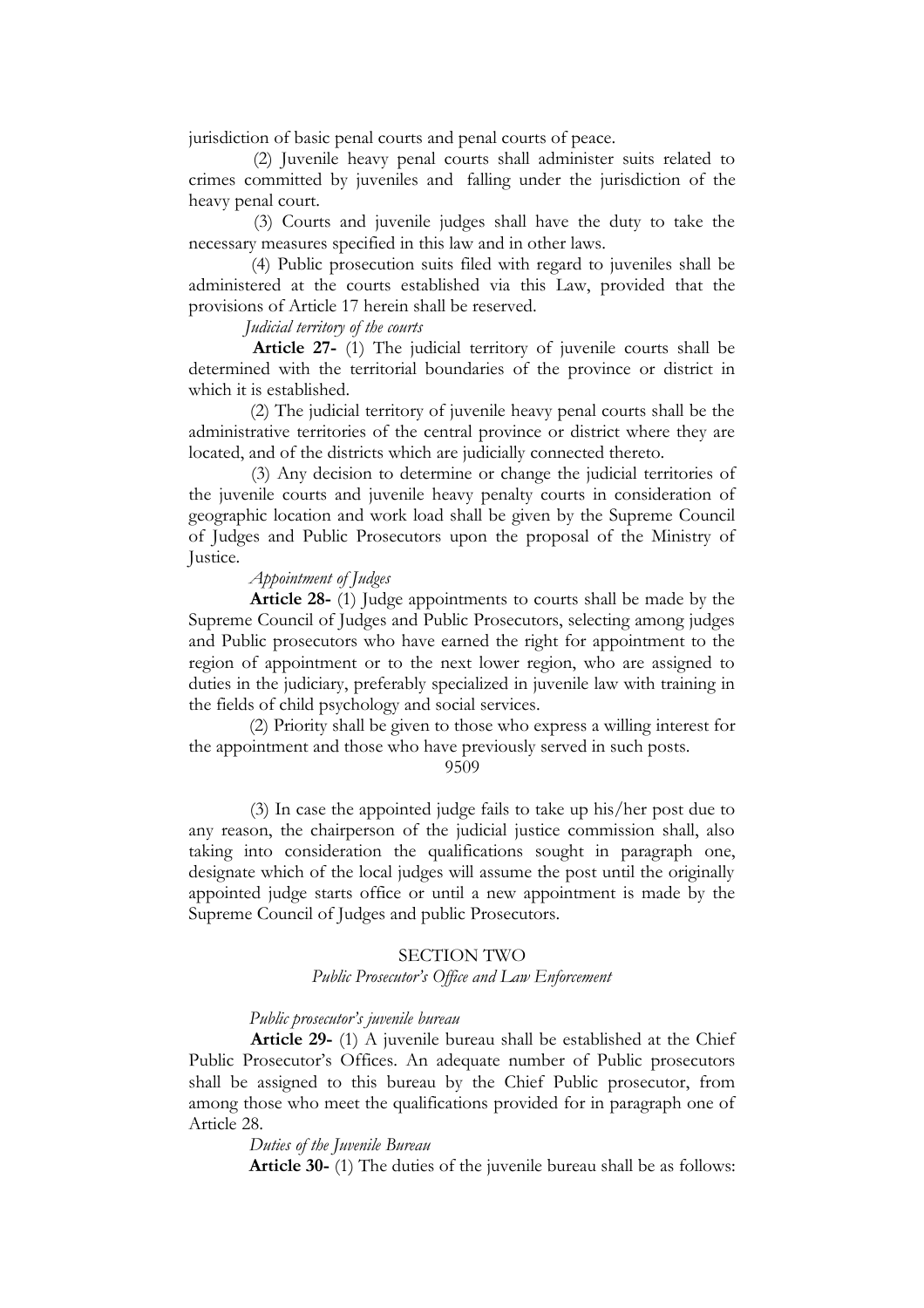a) to carry out the investigation procedures related to juveniles pushed to crime,

 b) to ensure that necessary measures are taken without any delay, in cases which require measures to be taken with regard to juveniles,

 c) to work in cooperation with the relevant public institutions and organizations and non-governmental organizations for the purpose of providing the necessary support services to juveniles who need help, education, employment or shelter, from among juveniles who need protection, who are victims of a crime or who are pushed to delinquency; and to notify such and similar cases to the authorized institutions and organizations, and

d) to carry out the duties specified in this Law and in other laws.

 (2) In cases where delay is considered to be risky, these duties may also be carried out by Public prosecutors who are not assigned to juvenile bureaus.

### *Juvenile unit of the law enforcement*

 **Article 31-** (1) Law enforcement duties related to juveniles shall be carried out first of all by the juvenile units of the law enforcement.

 (2) When starting a procedure related to juveniles in need of protection or pushed to crime, the juvenile unit of the law enforcement shall notify the situation to the juvenile's parent or guardian, or to the person who has undertaken the care of the juvenile, to the bar and the Social Services and Child Protection Agency, and if the juvenile is residing at a public institution, then also to the representative of such institution. However, any relatives of the juvenile who are suspected of soliciting the juvenile to commit the crime or of abusing the juvenile shall not be given any information.

 (3) The juvenile shall be allowed to be accompanied by a next-ofkin during the period he/she remains at the law enforcement.

 (4) The personnel at the juvenile unit of the law enforcement shall be provided with training on topics such as juvenile law, prevention of juvenile delinquency, child development and psychology, social services and so on, by their own agencies.

 (5) In case of a notification or establishment that the juvenile is in need of protection or in case of existence of reasons indicating that waiting for an urgent protection decision will be against the interest of the juvenile, the juvenile unit of the law enforcement shall secure the safety of the juvenile by taking the measures required due to the circumstances and shall deliver the juvenile to the Social Services and Child Protection Agency as soon as possible.

### 9510

#### *Training*

 **Article 32-** (1) Judges and Public prosecutors to be assigned at the courts, and the social workers and probation officers appointed at probation and assistance centre directorates shall be provided with training on subjects such as juvenile law, social service, child development and psychology in line with the principles set forth by the Ministry of Justice during candidateship periods.

(2) It shall be ensured that those appointed to serve at courts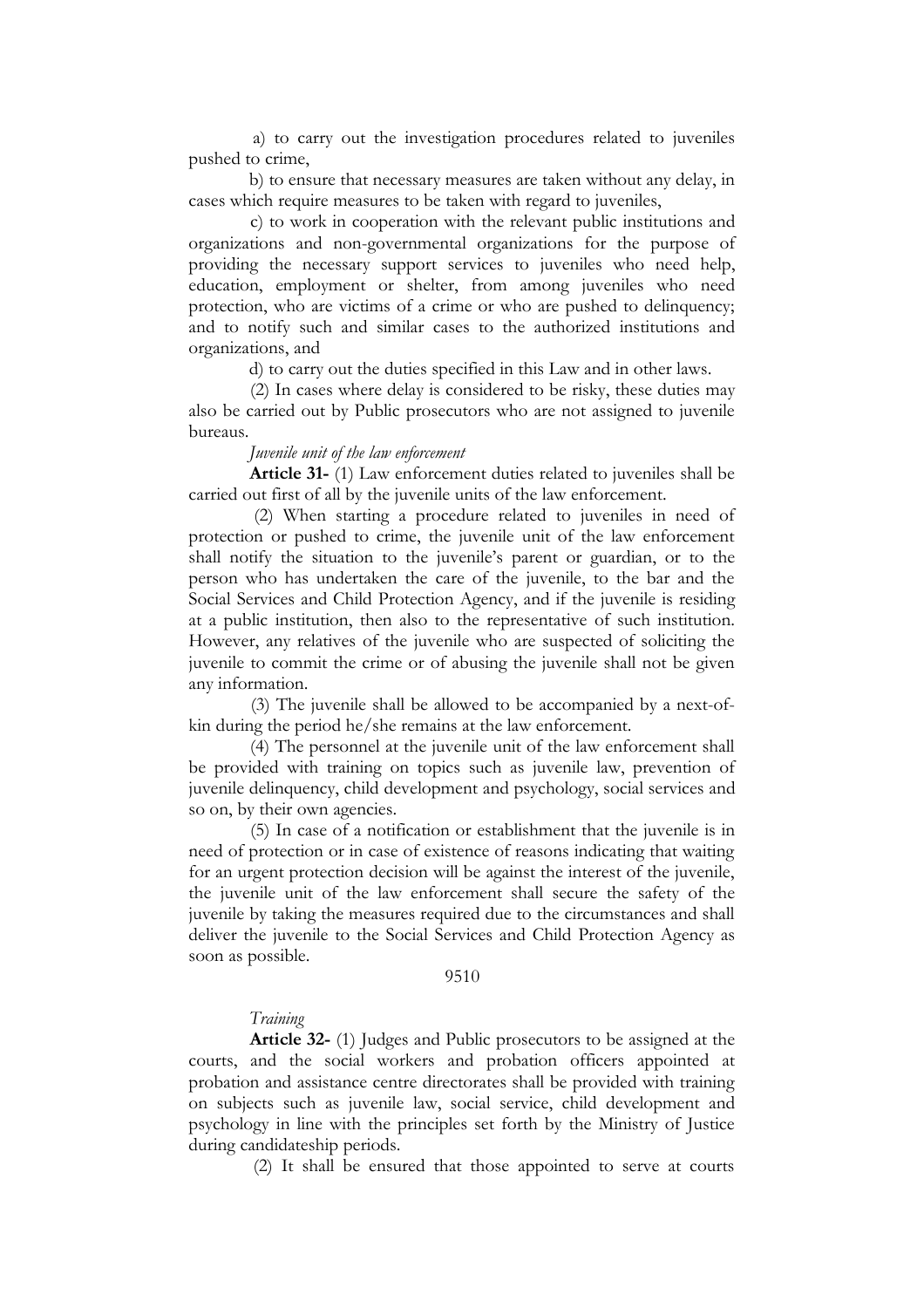receive in-service training oriented to provide them with the opportunity to specialize in their fields and self-development.

 (3) The principles and procedures for pre-service and in-service training shall be determined with a regulation.

### SECTION THREE *Social Enquiry*

#### *Social Workers*

 **Article 33-** (1) The Ministry of Justice shall appoint an adequate number of social workers to courts, from among the candidates who have completed at least an undergraduate program. In appointments, those who have completed graduate programs on child and family problems, juvenile law and juvenile delinquency shall be given preference.

 (2) The social workers appointed to the Courts and serving at the Social Services and Child Protection Agency implementing the measures covered under the scope of this Law shall be given an appropriation equal to 50% of their gross monthly salaries.

 (3) In case such social workers are not available, or in case there are actual or legal hindrances that prevent them from carrying out duty or in case of a need for another field of specialization, those employed in other public institutions and organizations and those who are self-employed may also be assigned as social workers, provided that they have the qualifications set forth in paragraph one.

 (4) If the environment of the juvenile about whom a social enquiry will be made is outside the jurisdiction area of the court, the enquiry shall be carried out by the local court of the place where the juvenile is located, subject to the orders of the court administering the case. In places falling within the greater municipality territories, this enquiry may be conducted by the social workers working in connection with the court administering the case.

### *Duties of Social Workers*

 **Article 34-** (1) Duties of social workers shall be as follows:

 a) to carry out enquiries, immediately, about the juvenile with which they are assigned, to submit the reports they prepare to the assignor authorities,

 b) To be present next to the juvenile during interrogation or crossexamination, and

 c) To carry out the other duties assigned by the courts and juvenile judges under this Law.

 (2) The officers shall have the obligation to assist the social workers during their studies and to provide them with any requested information on the juvenile.

 (3) The money spent by the social workers during their duties and the duty expenses appreciated by the court shall be paid from the flagrante delicto appropriation of the Chief Public prosecutor's office.

#### 9511

 *Social Enquiry*   **Article 35-** (1) An enquiry clarifying the individual characteristics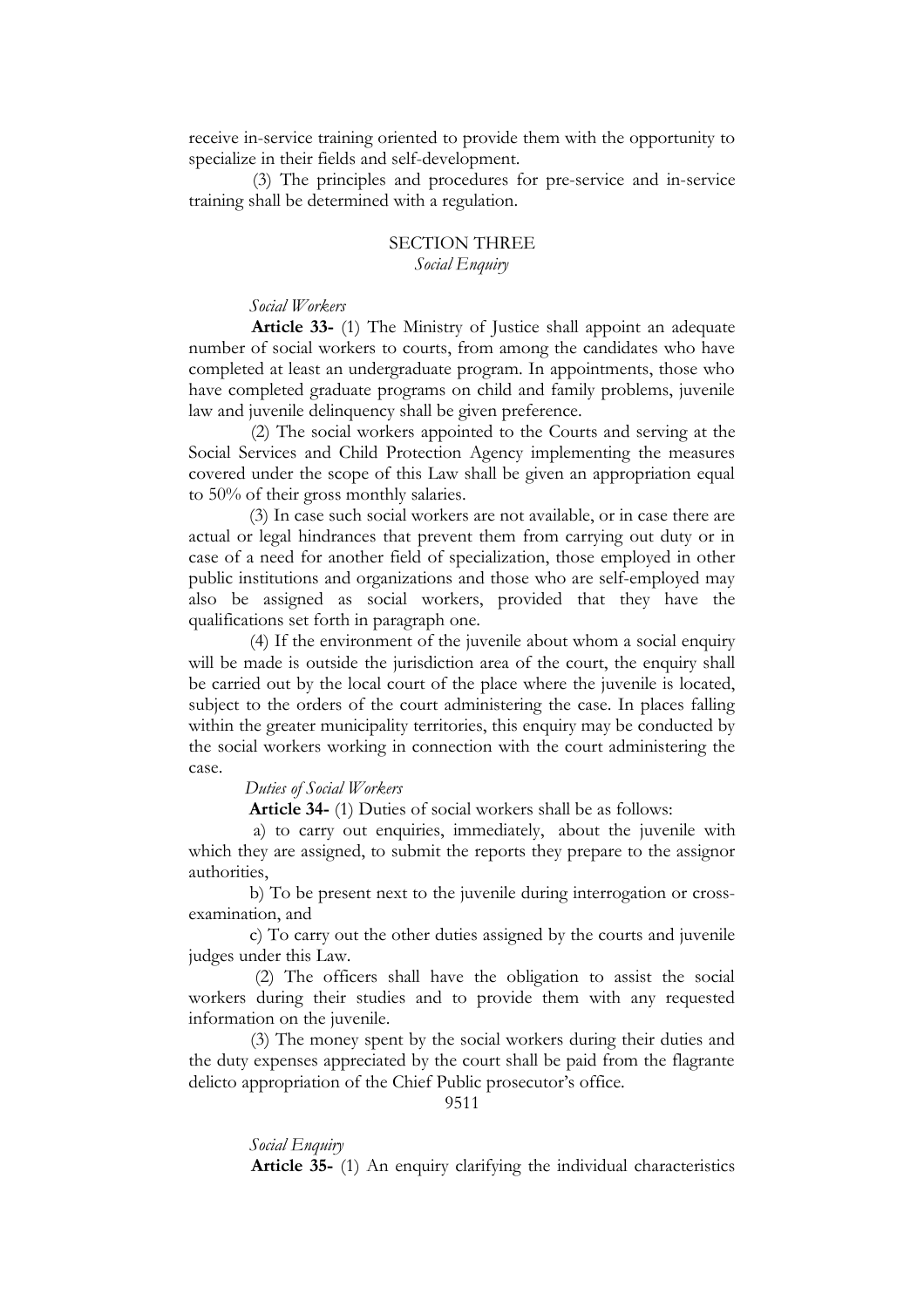and social environment of the juveniles covered under this Law shall be conducted when considered necessary by courts, juvenile judges or Public prosecutors. The social enquiry report shall be taken into account by the court when assessing the juvenile's capacity to perceive the legal meaning and consequences of the act he/she has committed and his/her ability to direct his/her behaviours with regard to such act.

 (2) In cases which require immediate measures, social enquiry may be conducted at a later date.

 (3) In case the court or the juvenile judge decides not to run a social enquiry about the juvenile, the grounds for such decision shall be included in the decision.

### SECTION FOUR *Supervision*

# *Decision to take under supervision*

 **Article 36-** (1) The court may decide to take under supervision the juvenile about whom a protective and supportive measure have been decided, about whom the decision to defer the commencement of a public prosecution action has been approved, and about whom it has been decided to put off the announcement of verdict.

 *Appointing a supervision officer*

 **Article 37-** (1) The directorate of probation and assistance centre shall appoint a supervision officer for juveniles taken under supervision. However, in case of juveniles that are in need of protection, juveniles pushed to crime who have not yet completed age twelve at the time of the offence, and the juveniles about whom there is a court decision to return them to the custody of their families, the supervision duty regarding such juveniles shall be carried out by the Social Services and Child Protection Agency in accordance with surveillance principles.

 (2) When appointing supervision officers, the personal characteristics and needs of the juvenile shall be taken into consideration and those with easy access to the juvenile shall be preferred.

 *Duties of the Supervision Officer* 

 **Article 38-** (1) Duties of the supervision officer are as follows:

 a) to support, assist, and when necessary, advice the juvenile in order to ensure the juvenile's adaptation to the educational, familial, institutional, business and social environment so as to realize the objective sought with the court decision.

 b) To provide guidance to the juvenile with regard to institutions from which the juvenile can receive education, employment or support, and with regard to his/her rights and how to exercise such rights.

 c) To assist the juvenile in benefiting from the services which he/she may need.

 d) To visit the places where the juvenile stays, the persons with whom he/she contacts, and hence examine on-site the education and business performance of the juvenile, and his/her leisure activities.

 e) to monitor the implementation of the court decision, the consequences of the implementation thereof, and its effects on the juvenile, and to inspect the fulfilment of the obligations imposed on the juvenile.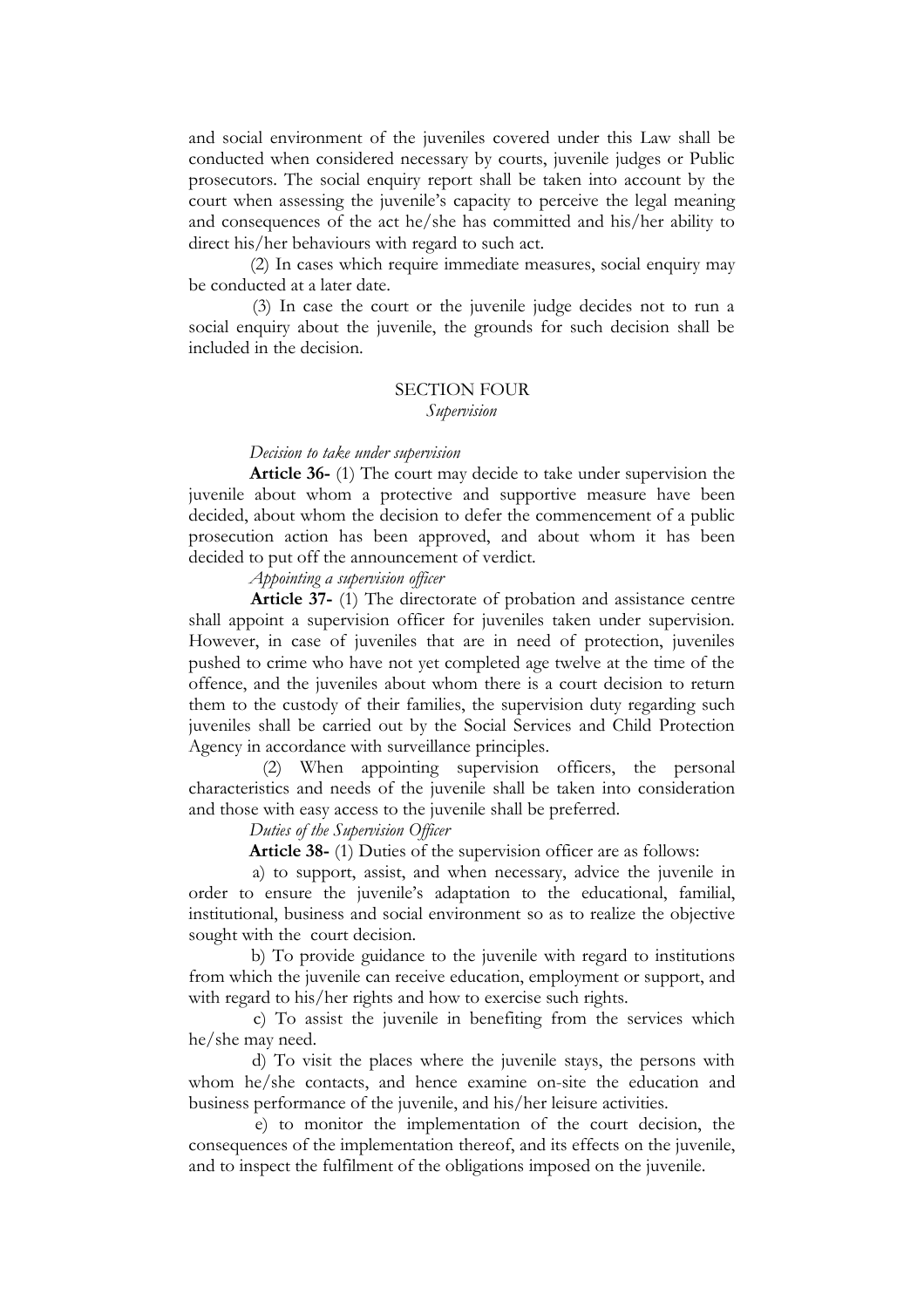f) to submit reports on the development of the juvenile, at threemonth intervals, to the Public prosecutor or the court.

 (2) When carrying out his/her duties, the supervision officer shall cooperate with the juvenile's parents, guardian, caretaker and teachers.

9512

 (3) Representatives of the institutions who have information on the juvenile's mother, father, guardian, caretaker, supervisor, school, workplace or on the juvenile shall have the obligation to assist the supervision officer and provide him/her with any information he/she may request in line with his/her duties.

 (4) The juvenile's next-of-kin cannot interfere with the capacities of the supervision officer.

 *Supervision plan and report*

 **Article 39-** (1) The methodology of the supervision that will be applied for the juvenile shall be determined by the supervision officer, together with the specialist carrying out the social enquiry or the social worker at the court, via a plan that they will prepare within 10 days following the appointment.

 (2) The following shall be taken into consideration when preparing the plan:

 a) the purpose, nature and duration of the measure taken with regard to the juvenile,

b) the juvenile's needs,

c) The seriousness of the state of danger in which the juvenile is,

 d) the degree of support given to the juvenile by his/her parents, guardian, caretaker and supervisor,

 e) In case of any measures as a result of being pushed to crime, the nature of the act constituting an offence,

f) The opinion of the juvenile.

 (3) The supervision plan shall be implemented as soon as it is approved by the court or the juvenile judge. The supervision officer shall report to the court or the juvenile judge the manner in which the court decision is being implemented, its effects on the juvenile and whether the juvenile's parents, guardian, individuals or institutions responsible for looking after and supervising the juvenile fulfil their responsibilities duly, whether there are any conditions that require a change in the decided measure and any other issue on which a report may be requested, every month and whenever demanded.

 *End of supervision* 

 **Article 40-** (1) Supervision shall terminate with the end of the period provided for in the court decision. In case the benefit expected from the measure is achieved beforehand, the supervision may be lifted before the expiry of the prescribed period.

 (2) Supervision shall end when the juvenile is arrested for another crime or when the juvenile starts serving the penalty.

 *Obtaining information on social enquiry and supervision reports*

 **Article 41-** (1) The lawyer or legal representative of the juvenile may acquire a copy of the social enquiry report and the supervision plan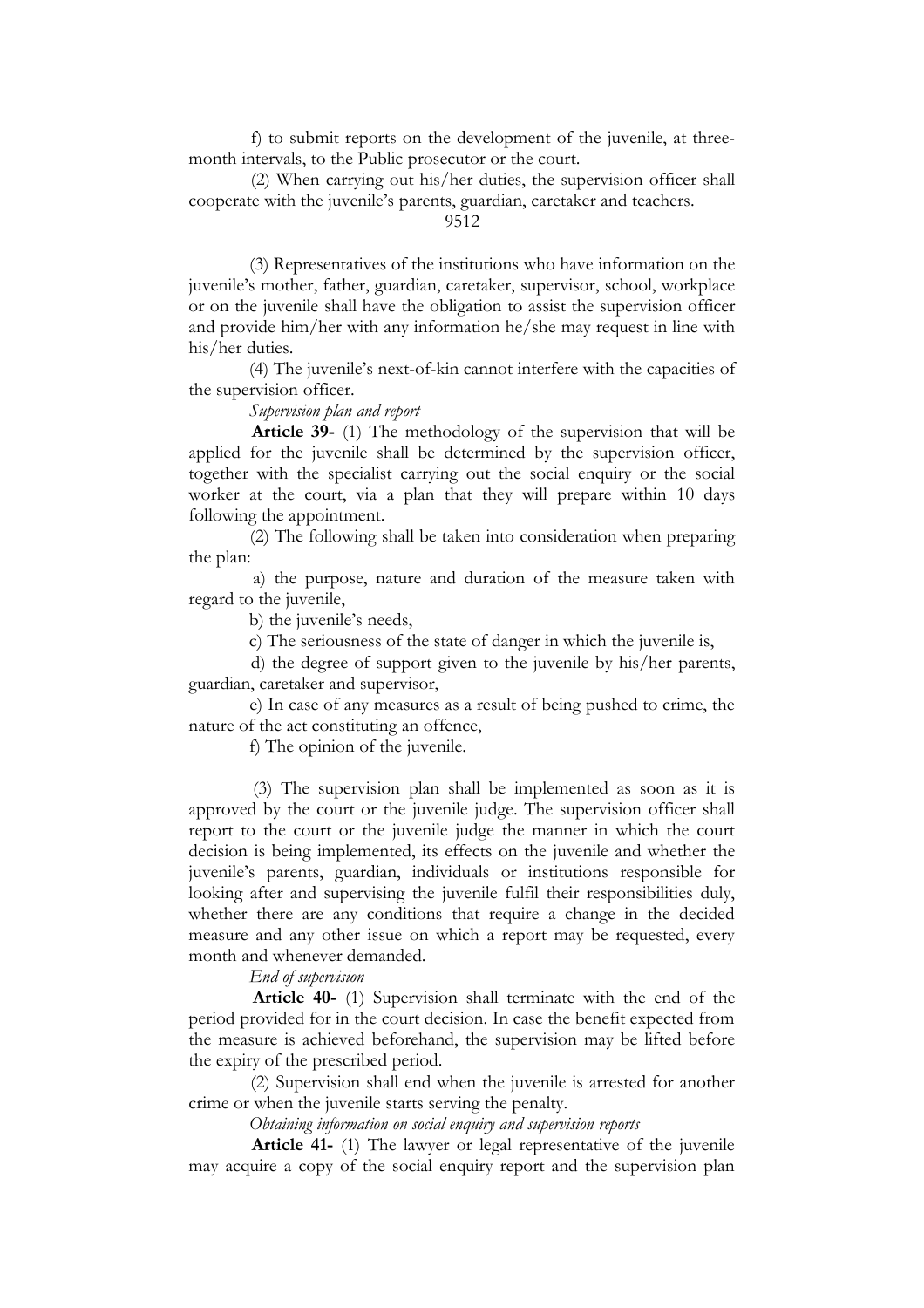from the Public prosecutor, the court or from the juvenile judge. The juvenile shall be given information abut the contents of the report.

 (2) However, in case it is concluded that informing the persons specified in paragraph one, except for the juvenile and his/her lawyer. about the social enquiry report and the supervision plan is against the interests of the juvenile, the examination of these documents may be banned partially or completely.

### 9513

### PART IV

### *Miscellaneous*

#### *Applicable provisions*

 **Article 42-** (1) In cases for which no provisions are set forth in this Law, the provisions of the Criminal Procedures Law, the Turkish Civil Code, Civil Procedures Law dated 18.6.1927 and numbered 1086, and the Law of Social Services and Child Protection Agency dated 24.5.1983 and numbered 2828 shall be applied.

 (2) For supervision issues for which no provisions are set forth in this Law, the provisions of the Law on Probation and Assistance Centres and Protection Rules shall be applied.

 *Costs of the Juvenile* 

 **Article 43-** (1) Costs of the supportive and protective measures decreed with regard to the juvenile shall be paid by the Government. The amount payable shall be established via a court decision.

 (2) In case the financial means of the person responsible for the care of the juvenile pursuant to the provisions of the Turkish Civil Code is not favourable, the amount paid by the Government shall be collected via recourse to the relevant persons and authorities.

#### *Public Officials*

 **Article 44-** (1) The provisions of the Law on Trial of Civil Servants and Other Public Officials dated 2.12.1999 and numbered 4483 shall not be applied to public officials in connection with the duties falling under the scope of this Law.

#### *Institutions*

 **Article 45-** (1) The supportive and protective measures included in Article 5 of this Law shall be carried out as follows:

 a) consulting and shelter measures specified in subparagraphs (a) and (e) by the Ministry of National Education, the Social Services and Child Protection Agency and by local governments,

 b) education/training measures specified under subparagraph (b) by the Ministry of National Education and the Ministry of Labour and Social Security,

 c) care measures specified under subparagraph (c) by the Social Services and Child Protection Agency,

 d) health measures specified under subparagraph (d) by the Ministry of Health.

 (2) Any and all kinds of assistance and support requests placed by the Social Services and Child Protection Agency with regard to the fulfilment of law enforcement services required during the execution of the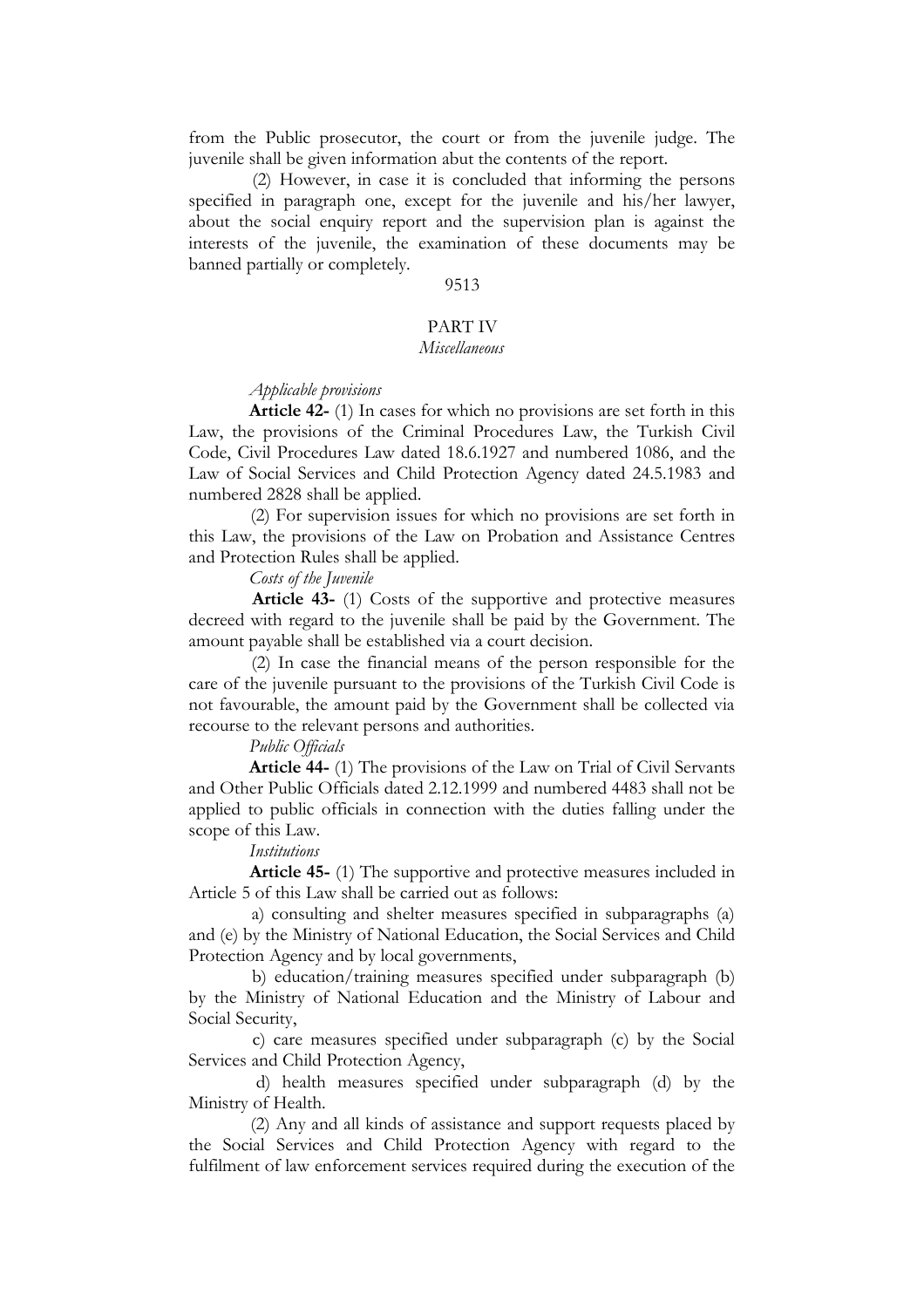care and shelter measures, the rehabilitation and education of the juveniles, or with regard to other issues falling under the jurisdiction of other ministries shall be responded to, without any delay, by the Ministry of National Education, the Ministry of Interior, the Ministry of Health and the other relevant ministries and public organizations and institutions.

 (3) The Ministry of Justice shall coordinate the execution of these measures.

*Staff* 

 **Article 46-** (1) An adequate number of staff shall be provided from relevant classes to carry out the establishment procedures and activities of the courts which will be established under this law.

9514

### *Regulation*

 **Article 47-** (1) Principles and procedures related to the implementation of Articles 5 and 10 of this law shall be regulated with regulations which will be issued jointly by the Ministry of Justice and the Social Services and Child Protection Agency within six months; principles and procedures related to the implementation of the other Articles shall be regulated via a regulation to be issued by the Ministry of Justice within 6 months.

### *Provisions revoked*

 **Article 48-** (1) The Law on Establishment, Duties and Trial Procedures of Juvenile Courts dated 7.11.1979 and numbered 2253 has been revoked.

 (2) References in the legislation to the revoked Law on Establishment, Duties and Trial Procedures of Juvenile Courts dated 7.11.1979 and numbered 2253 shall be considered as made to the provisions of this Law.

**Provisional Article 1-** (1) Cases and works pending at the juvenile courts established under Law numbered 2253 and falling under the jurisdiction of the juvenile courts established with this Law shall be transferred to the juvenile courts as soon as they start operating.

 (2) Cases and works being administered at general penal courts and concerning accuseds who have completed age eighteen on the effective date of this Law shall not be transferred to the juvenile courts or juvenile heavy penal courts.

 (3) In places where there are no juvenile courts or juvenile heavy penalty courts, investigations and prosecutions concerning crimes committed by juveniles shall be carried out in accordance with the provisions of this law by the Chief Public prosecutor's offices and competent courts, until juvenile courts or juvenile heavy penal courts are established and start operating.

 (4) In places where there are no juvenile courts, measures regarding juveniles who are in need of protection shall be decided by the assigned family or the civil court of first instance, until the juvenile court is established and starts operating.

 (5) Under the coordination of the Ministry of Justice, the relevant ministries and attached organizations shall take the necessary measures to execute the supportive and protective measures, within six months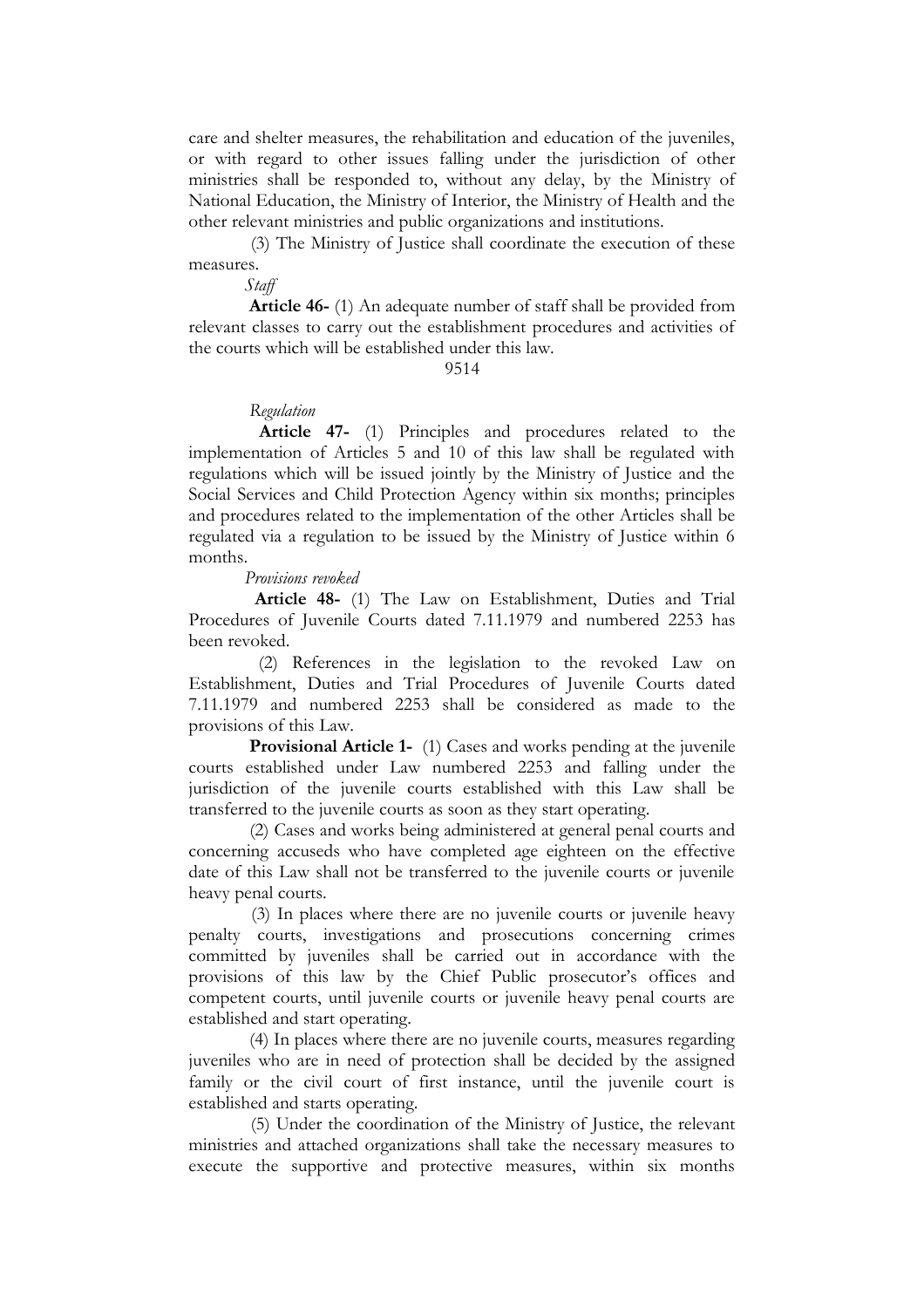following the coming into effect of this Law. In addition, the relevant ministries and attached organizations may cooperate with nongovernmental organizations to this end.

 *Effective Date*

 **Article 49-** (1) The effective date for this Law shall be as follows:

 a) provisions regarding the services that will be performed by the Social Services and Child Protection Agency with regard to juveniles pushed to crime and about whom there is a care measure being implemented, and paragraph 1(e) of Article 5 shall become effective after six months following the date of promulgation,

 b) The second sentence in paragraph one of Article 37, and paragraph 1(a) of Article 5 shall come into effect after 1 year following the date of promulgation,

 c) The other provisions shall come into effect on the date of their promulgation.

### *Execution*

 **Article 50-** (1) The provisions of this Law shall be executed by the Council of Ministers.

## $\mathcal{Q}$

### **ÇOCUK KORUMA KANUNU**

**Kanun Numarası :** 5395

**Kanun Kabul Tarihi :** 03/07/2005

**Resmi Gazete Tarihi :** 15/07/2005

**Resmi Gazete Sayısı :** 25876

### **BİRİNCİ KISIM : AMAÇ, KAPSAM, TEMEL İLKELER, KORUYUCU VE DESTEKLEYİCİ TEDBİRLER**

### **BİRİNCİ BÖLÜM : AMAÇ, KAPSAM, TANIMLAR VE TEMEL İLKELER**

#### **AMAÇ**

 **Madde 1 -** (1) Bu Kanunun amacı, korunma ihtiyacı olan veya suça sürüklenen çocukların korunmasına, haklarının ve esenliklerinin güvence altına alınmasına ilişkin usûl ve esasları düzenlemektir.

### **KAPSAM**

 **Madde 2 -** (1) Bu Kanun, korunma ihtiyacı olan çocuklar hakkında alınacak tedbirler ile suça sürüklenen çocuklar hakkında uygulanacak güvenlik tedbirlerinin usûl ve esaslarına, çocuk mahkemelerinin kuruluş, görev ve yetkilerine ilişkin hükümleri kapsar.

### **TANIMLAR**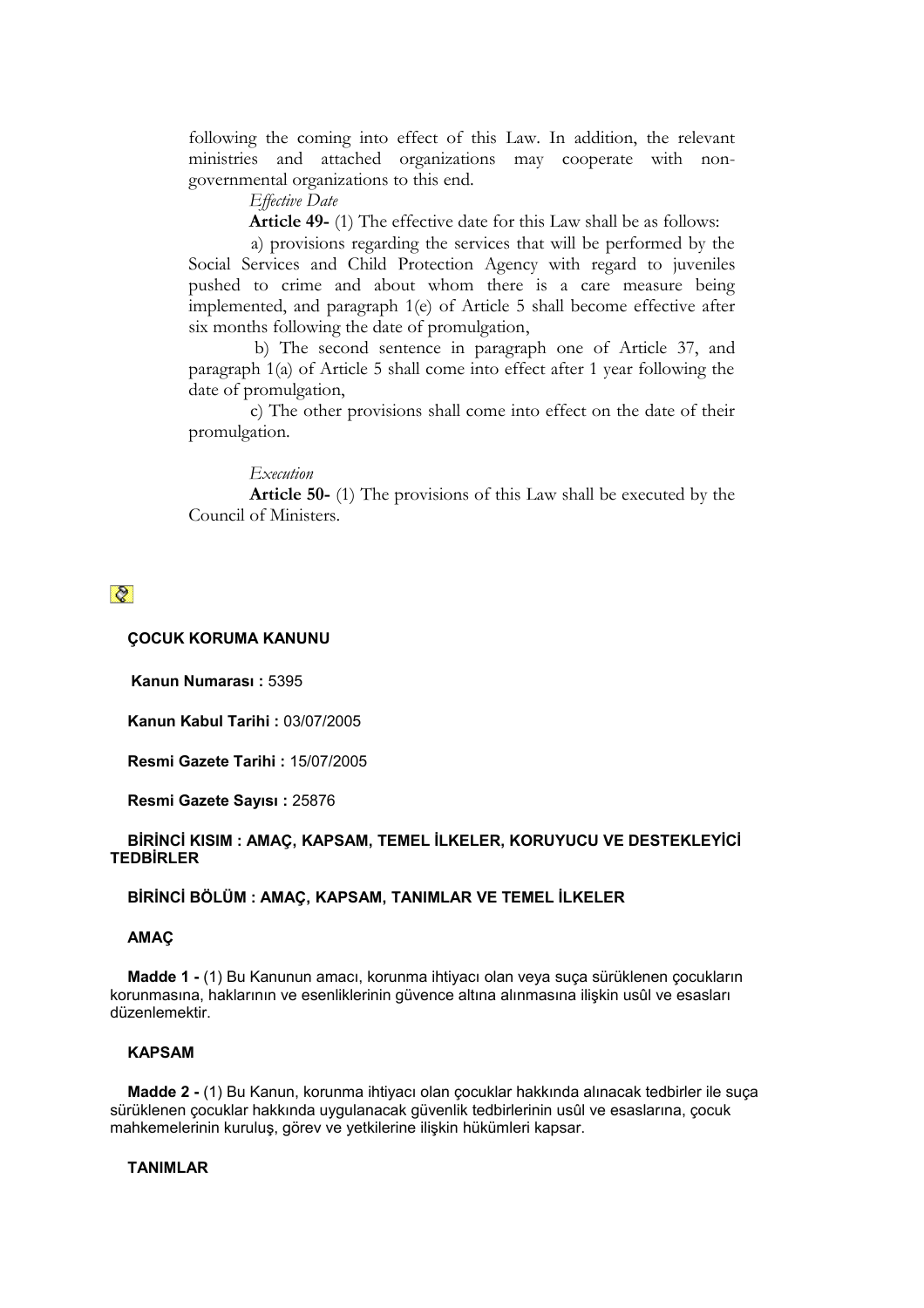**Madde 3 -** (1) Bu Kanunun uygulanmasında;

a) Çocuk: Daha erken yaşta ergin olsa bile, onsekiz yaşını doldurmamış kişiyi; bu kapsamda,

 1. Korunma ihtiyacı olan çocuk: Bedensel, zihinsel, ahlaki, sosyal ve duygusal gelişimi ile kişisel güvenliği tehlikede olan, ihmal veya istismar edilen ya da suç mağduru çocuğu,

 2. Suça sürüklenen çocuk: Kanunlarda suç olarak tanımlanan bir fiili işlediği iddiası ile hakkında soruşturma veya kovuşturma yapılan ya da işlediği fiilden dolayı hakkında güvenlik tedbirine karar verilen çocuğu,

b) Mahkeme: Çocuk mahkemeleri ile çocuk ağır ceza mahkemelerini,

 c) Çocuk hâkimi: Hakkında kovuşturma başlatılmış olanlar hariç, suça sürüklenen çocuklarla korunma ihtiyacı olan çocuklar hakkında uygulanacak tedbir kararlarını veren çocuk mahkemesi hâkimini,

 d) Kurum: Bu Kanun kapsamındaki çocuğun bakılıp gözetildiği, hakkında verilen tedbir kararlarının yerine getirildiği resmî veya özel kurumları,

 e) Sosyal çalışma görevlisi: Psikolojik danışmanlık ve rehberlik, psikoloji, sosyal hizmet alanlarında eğitim veren kurumlardan mezun meslek mensuplarını,

İfade eder.

### **TEMEL İLKELER**

 **Madde 4 -** (1) Bu Kanunun uygulanmasında, çocuğun haklarının korunması amacıyla;

a) Çocuğun yaşama, gelişme, korunma ve katılım haklarının güvence altına alınması,

b) Çocuğun yarar ve esenliğinin gözetilmesi,

c) Çocuk ve ailesinin herhangi bir nedenle ayrımcılığa tâbi tutulmaması,

d) Çocuk ve ailesi bilgilendirilmek suretiyle karar sürecine katılımlarının sağlanması,

 e) Çocuğun, ailesinin, ilgililerin, kamu kurumlarının ve sivil toplum kuruluşlarının işbirliği içinde çalışmaları,

f) İnsan haklarına dayalı, adil, etkili ve süratli bir usûl izlenmesi,

g) Soruşturma ve kovuşturma sürecinde çocuğun durumuna uygun özel ihtimam gösterilmesi,

 h) Kararların alınmasında ve uygulanmasında, çocuğun yaşına ve gelişimine uygun eğitimini ve öğrenimini, kişiliğini ve toplumsal sorumluluğunu geliştirmesinin desteklenmesi,

 i) Çocuklar hakkında özgürlüğü kısıtlayıcı tedbirler ile hapis cezasına en son çare olarak başvurulması,

 j) Tedbir kararı verilirken kurumda bakım ve kurumda tutmanın son çare olarak görülmesi, kararların verilmesinde ve uygulanmasında toplumsal sorumluluğun paylaşılmasının sağlanması,

 k) Çocukların bakılıp gözetildiği, tedbir kararlarının uygulandığı kurumlarda yetişkinlerden ayrı tutulmaları,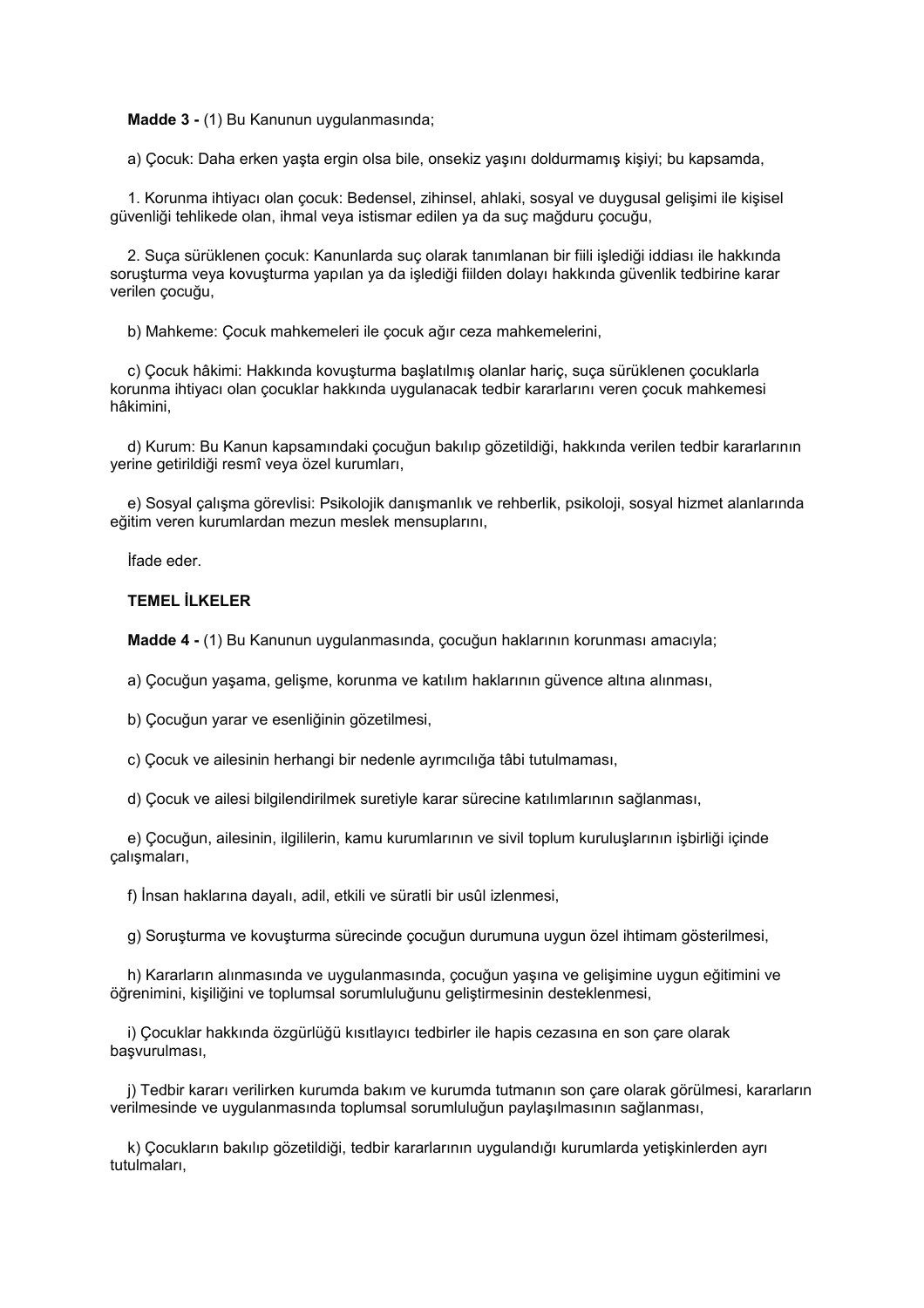l) Çocuklar hakkında yürütülen işlemlerde, yargılama ve kararların yerine getirilmesinde kimliğinin başkaları tarafından belirlenememesine yönelik önlemler alınması,

İlkeleri gözetilir.

### **İKİNCİ BÖLÜM : KORUYUCU VE DESTEKLEYİCİ TEDBİRLER**

### **KORUYUCU VE DESTEKLEYİCİ TEDBİRLER**

 **Madde 5 -** (1) Koruyucu ve destekleyici tedbirler, çocuğun öncelikle kendi aile ortamında korunmasını sağlamaya yönelik danışmanlık, eğitim, bakım, sağlık ve barınma konularında alınacak tedbirlerdir. Bunlardan;

 a) Danışmanlık tedbiri, çocuğun bakımından sorumlu olan kimselere çocuk yetiştirme konusunda; çocuklara da eğitim ve gelişimleri ile ilgili sorunlarının çözümünde yol göstermeye,

 b) Eğitim tedbiri, çocuğun bir eğitim kurumuna gündüzlü veya yatılı olarak devamına; iş ve meslek edinmesi amacıyla bir meslek veya sanat edinme kursuna gitmesine veya meslek sahibi bir ustanın yanına yahut kamuya ya da özel sektöre ait işyerlerine yerleştirilmesine,

 c) Bakım tedbiri, çocuğun bakımından sorumlu olan kimsenin herhangi bir nedenle görevini yerine getirememesi hâlinde, çocuğun resmî veya özel bakım yurdu ya da koruyucu aile hizmetlerinden yararlandırılması veya bu kurumlara yerleştirilmesine,

 d) Sağlık tedbiri, çocuğun fiziksel ve ruhsal sağlığının korunması ve tedavisi için gerekli geçici veya sürekli tıbbî bakım ve rehabilitasyonuna, bağımlılık yapan Maddeleri kullananların tedavilerinin yapılmasına,

 e) Barınma tedbiri, barınma yeri olmayan çocuklu kimselere veya hayatı tehlikede olan hamile kadınlara uygun barınma yeri sağlamaya,

Yönelik tedbirdir.

 (2) Hakkında, birinci fıkranın (e) bendinde tanımlanan barınma tedbiri uygulanan kimselerin, talepleri hâlinde kimlikleri ve adresleri gizli tutulur.

 (3) Tehlike altında bulunmadığının tespiti ya da tehlike altında bulunmakla birlikte veli veya vasisinin ya da bakım ve gözetiminden sorumlu kimsenin desteklenmesi suretiyle tehlikenin bertaraf edileceğinin anlaşılması hâlinde; çocuk, bu kişilere teslim edilir. Bu fıkranın uygulanmasında, çocuk hakkında birinci fıkrada belirtilen tedbirlerden birisine de karar verilebilir.

#### **KURUMA BAŞVURU**

 **Madde 6 -** (1) Adlî ve idarî merciler, kolluk görevlileri, sağlık ve eğitim kuruluşları, sivil toplum kuruluşları, korunma ihtiyacı olan çocuğu Sosyal Hizmetler ve Çocuk Esirgeme Kurumuna bildirmekle yükümlüdür. Çocuk ile çocuğun bakımından sorumlu kimseler çocuğun korunma altına alınması amacıyla Sosyal Hizmetler ve Çocuk Esirgeme Kurumuna başvurabilir.

 (2) Sosyal Hizmetler ve Çocuk Esirgeme Kurumu kendisine bildirilen olaylarla ilgili olarak gerekli araştırmayı derhâl yapar.

### **KORUYUCU VE DESTEKLEYİCİ TEDBİR KARARI ALINMASI**

 **Madde 7 -** (1) Çocuklar hakkında koruyucu ve destekleyici tedbir kararı; çocuğun anası, babası, vasisi, bakım ve gözetiminden sorumlu kimse, Sosyal Hizmetler ve Çocuk Esirgeme Kurumu ve Cumhuriyet savcısının istemi üzerine veya re'sen çocuk hâkimi tarafından alınabilir.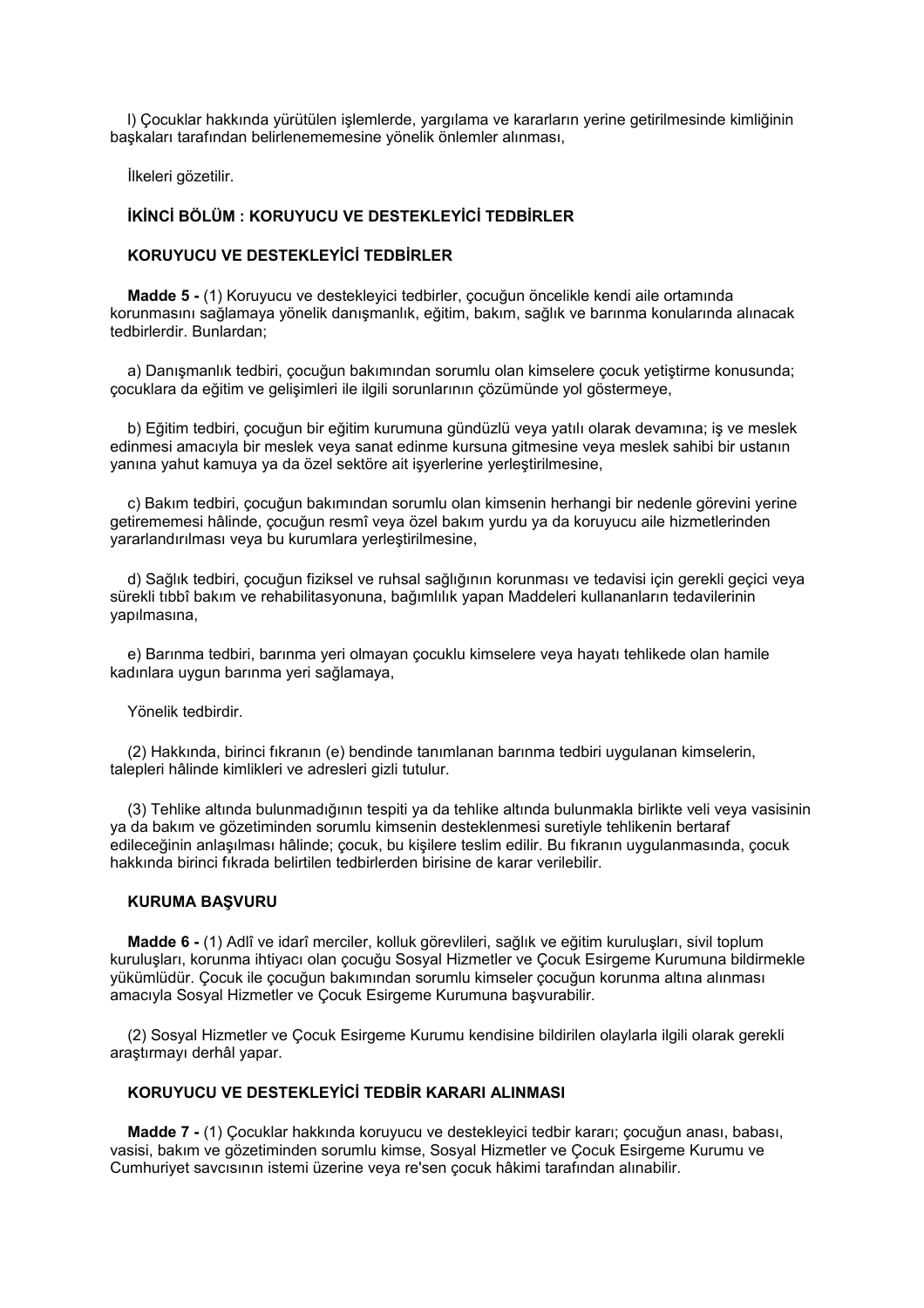(2) Tedbir kararı verilmeden önce çocuk hakkında sosyal inceleme yaptırılabilir.

(3) Tedbirin türü kararda gösterilir. Bir veya birden fazla tedbire karar verilebilir.

 (4) Hâkim, hakkında koruyucu ve destekleyici tedbire karar verdiği çocuğun denetim altına alınmasına da karar verebilir.

 (5) Hâkim, çocuğun gelişimini göz önünde bulundurarak koruyucu ve destekleyici tedbirin kaldırılmasına veya değiştirilmesine karar verebilir. Bu karar acele hâllerde, çocuğun bulunduğu yer hâkimi tarafından da verilebilir. Ancak bu durumda karar, önceki kararı alan hâkim veya mahkemeye bildirilir.

 (6) Tedbirin uygulanması, onsekiz yaşın doldurulmasıyla kendiliğinden sona erer. Ancak hâkim, eğitim ve öğrenimine devam edebilmesi için ve rızası alınmak suretiyle tedbirin uygulanmasına belli bir süre daha devam edilmesine karar verebilir.

 (7) Mahkeme, korunma ihtiyacı olan çocuk hakkında, koruyucu ve destekleyici tedbir kararının yanında 22.11.2001 tarihli ve 4721 sayılı Türk Medenî Kanunu hükümlerine göre velayet, vesayet, kayyım, nafaka ve kişisel ilişki kurulması hususlarında da karar vermeye yetkilidir.

### **TEDBİRLERDE YETKİ**

 **Madde 8 -** (1) Korunma ihtiyacı olan çocuklar hakkında koruyucu ve destekleyici tedbirler, çocuğun menfaatleri bakımından kendisinin, ana, baba, vasisi veya birlikte yaşadığı kimselerin bulunduğu yerdeki çocuk hâkimince alınır.

 (2) Tedbir kararlarının uygulanması, kararı veren hâkim veya mahkemece en geç üçer aylık sürelerle incelettirilir.

 (3) Hâkim veya mahkeme; denetim memurları, çocuğun velisi, vasisi, bakım ve gözetimini üstlenen kimselerin, tedbir kararını yerine getiren kişi ve kuruluşun temsilcisi ile Cumhuriyet savcısının talebi üzerine veya re'sen çocuğa uygulanan tedbirin sonuçlarını inceleyerek kaldırabilir, süresini uzatabilir veya değiştirebilir.

### **ACİL KORUNMA KARARI ALINMASI**

 **Madde 9 -** (1) Derhâl korunma altına alınmasını gerektiren bir durumun varlığı hâlinde çocuk, Sosyal Hizmetler ve Çocuk Esirgeme Kurumu tarafından bakım ve gözetim altına alındıktan sonra acil korunma kararının alınması için Kurum tarafından çocuğun Kuruma geldiği tarihten itibaren en geç beş gün içinde çocuk hâkimine müracaat edilir. Hâkim tarafından, üç gün içinde talep hakkında karar verilir. Hâkim, çocuğun bulunduğu yerin gizli tutulmasına ve gerektiğinde kişisel ilişkinin tesisine karar verebilir.

 (2) Acil korunma kararı en fazla otuz günlük süre ile sınırlı olmak üzere verilebilir. Bu süre içinde Kurumca çocuk hakkında sosyal inceleme yapılır. Kurum, yaptığı inceleme sonucunda, tedbir kararı alınmasının gerekmediği sonucuna varırsa bu yöndeki görüşünü ve sağlayacağı hizmetleri hâkime bildirir. Çocuğun, ailesine teslim edilip edilmeyeceğine veya uygun görülen başkaca bir tedbire hâkim tarafından karar verilir.

 (3) Kurum, çocuk hakkında tedbir kararı alınması gerektiği sonucuna varırsa hâkimden koruyucu ve destekleyici tedbir kararı verilmesini talep eder.

### **BAKIM VE BARINMA KARARLARININ YERİNE GETİRİLMESİ**

 **Madde 10 -** (1) Sosyal Hizmetler ve Çocuk Esirgeme Kurumu tarafından, kendisine intikal eden olaylarda gerekli önlemler derhâl alınarak çocuk, resmî veya özel kuruluşlara yerleştirilir.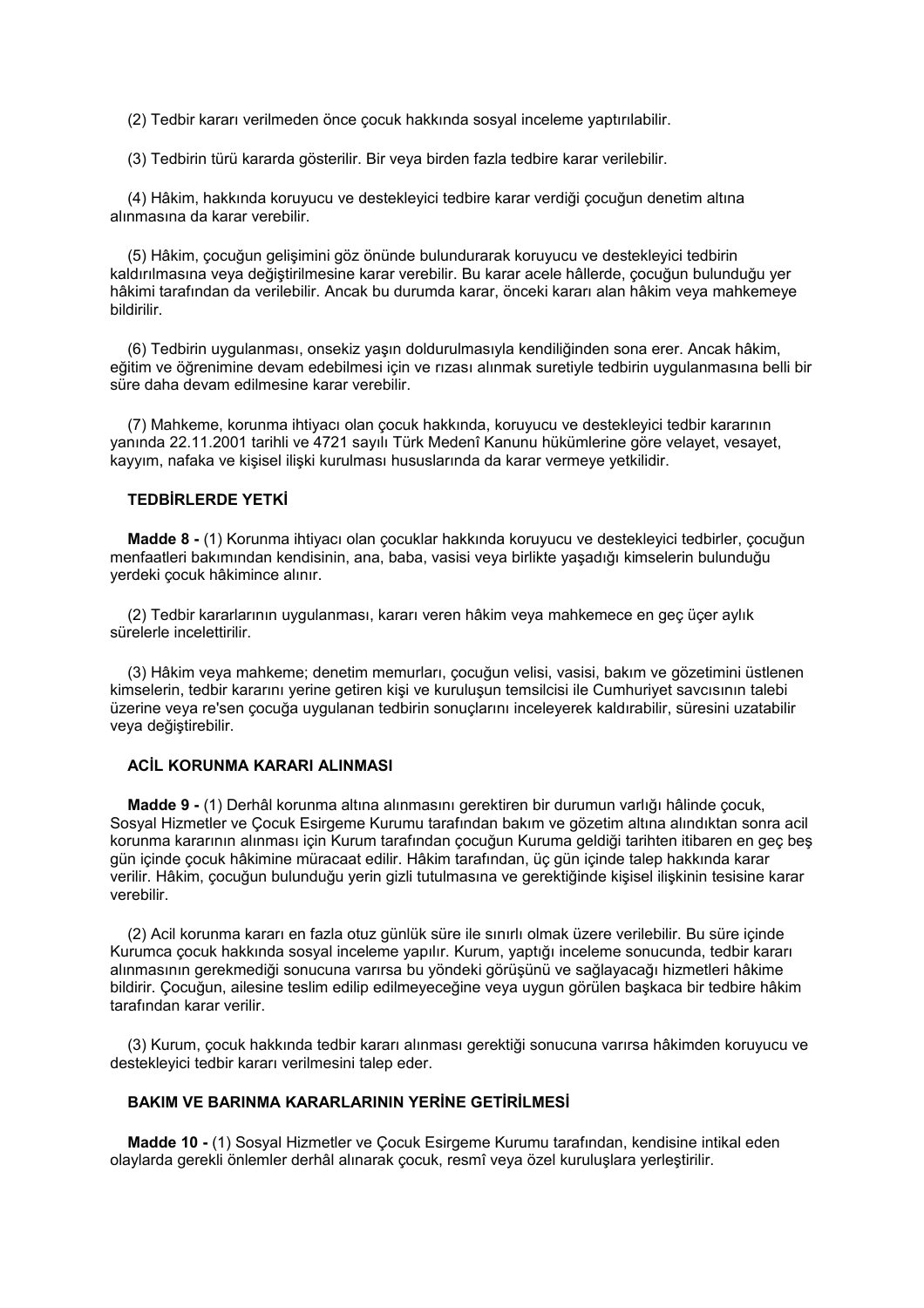### **ÇOCUKLARA ÖZGÜ GÜVENLİK TEDBİRİ**

 **Madde 11 -** (1) Bu Kanunda düzenlenen koruyucu ve destekleyici tedbirler, suça sürüklenen ve ceza sorumluluğu olmayan çocuklar bakımından, çocuklara özgü güvenlik tedbiri olarak anlaşılır.

#### **AKIL HASTALIĞI**

 **Madde 12 -** (1) Suça sürüklenen çocuğun aynı zamanda akıl hastası olması hâlinde, 26.9.2004 tarihli ve 5237 sayılı Türk Ceza Kanununun 31 inci Maddesinin birinci ve ikinci fıkraları kapsamına giren çocuklar hakkında, çocuklara özgü güvenlik tedbirleri uygulanır.

### **TEDBİR KARARLARINDA USÛL**

 **Madde 13 -** (1) Bu Kanunun 7 nci Maddesinin yedinci fıkrasında öngörülen durumlar hariç olmak üzere, suça sürüklenen ve ceza sorumluluğu olmayan çocuklarla korunma ihtiyacı olan çocuklar hakkında duruşma yapılmaksızın tedbir kararı verilir. Ancak, hâkim zaruret gördüğü hâllerde duruşma yapabilir.

 (2) Tedbir kararının verilmesinden önce yeterli idrak gücüne sahip olan çocuğun görüşü alınır, ilgililer dinlenebilir, çocuk hakkında sosyal inceleme raporu düzenlenmesi istenebilir.

### **KANUN YOLU**

 **Madde 14 -** (1) Bu Kanun hükümlerine göre, çocuk hâkimi tarafından alınan tedbir kararlarına karşı itiraz yolu açıktır. İtiraz, 4.12.2004 tarihli ve 5271 sayılı Ceza Muhakemesi Kanununun itiraza ilişkin hükümlerine göre en yakın çocuk mahkemesine yapılır.

#### **İKİNCİ KISIM : SORUŞTURMA VE KOVUŞTURMA**

#### **BİRİNCİ BÖLÜM : SORUŞTURMA**

#### **SORUŞTURMA**

 **Madde 15 -** (1) Suça sürüklenen çocuk hakkındaki soruşturma çocuk bürosunda görevli Cumhuriyet savcısı tarafından bizzat yapılır.

 (2) Çocuğun ifadesinin alınması veya çocuk hakkındaki diğer işlemler sırasında, çocuğun yanında sosyal çalışma görevlisi bulundurulabilir.

 (3) Cumhuriyet savcısı soruşturma sırasında gerekli görüldüğünde çocuk hakkında koruyucu ve destekleyici tedbirlerin uygulanmasını çocuk hâkiminden isteyebilir.

#### **ÇOCUĞUN GÖZALTINDA TUTULMASI**

 **Madde 16 -** (1) Gözaltına alınan çocuklar, kolluğun çocuk biriminde tutulur.

 (2) Kolluğun çocuk biriminin bulunmadığı yerlerde çocuklar, gözaltına alınan yetişkinlerden ayrı bir yerde tutulur.

### **İŞTİRAK HÂLİNDE İŞLENEN SUÇLAR**

 **Madde 17 -** (1) Çocukların yetişkinlerle birlikte suç işlemesi hâlinde, soruşturma ve kovuşturma ayrı yürütülür.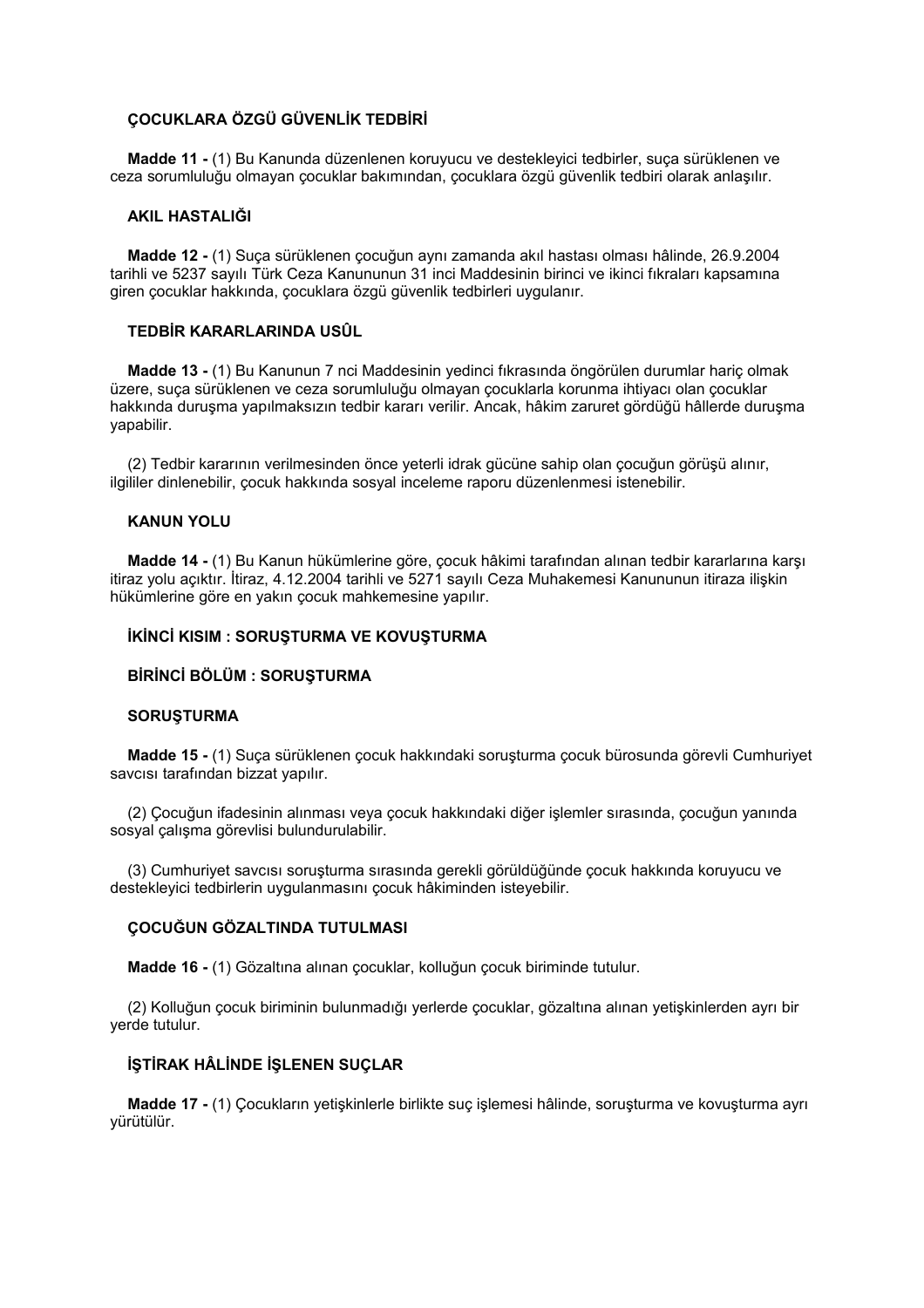(2) Bu hâlde de çocuklar hakkında gerekli tedbirler uygulanmakla beraber, mahkeme lüzum gördüğü takdirde çocuk hakkındaki yargılamayı genel mahkemedeki davanın sonucuna kadar bekletebilir.

 (3) Davaların birlikte yürütülmesinin zorunlu görülmesi hâlinde, genel mahkemelerde, yargılamanın her aşamasında, mahkemelerin uygun bulması şartıyla birleştirme kararı verilebilir. Bu takdirde birleştirilen davalar genel mahkemelerde görülür.

### **ÇOCUĞUN NAKLİ**

 **Madde 18 -** (1) Çocuklara zincir, kelepçe ve benzeri aletler takılamaz. Ancak; zorunlu hâllerde çocuğun kaçmasını, kendisinin veya başkalarının hayat veya beden bütünlükleri bakımından doğabilecek tehlikeleri önlemek için kolluk tarafından gerekli önlem alınabilir.

### **KAMU DAVASININ AÇILMASININ ERTELENMESİ**

#### **Madde 19** - (Değişik madde: 06/12/2006 - 5560 S.K.39.md)

(1) Çocuğa yüklenen suçtan dolayı Ceza Muhakemesi Kanunundaki koşulların varlığı halinde, kamu davasının açılmasının ertelenmesi kararı verilebilir. Ancak, bu kişiler açısından erteleme süresi üç yıldır.

### **ADLÎ KONTROL**

 **Madde 20 -** (1) Suça sürüklenen çocuklar hakkında soruşturma veya kovuşturma evrelerinde adlî kontrol tedbiri olarak Ceza Muhakemesi Kanununun 109 uncu Maddesinde sayılanlar ile aşağıdaki tedbirlerden bir ya da birkaçına karar verilebilir:

- a) Belirlenen çevre sınırları dışına çıkmamak.
- b) Belirlenen bazı yerlere gidememek veya ancak bazı yerlere gidebilmek.
- c) Belirlenen kişi ve kuruluşlarla ilişki kurmamak.

 (2) Ancak bu tedbirlerden sonuç alınamaması, sonuç alınamayacağının anlaşılması veya tedbirlere uyulmaması durumunda tutuklama kararı verilebilir.

### **TUTUKLAMA YASAĞI**

 **Madde 21 -** (1) Onbeş yaşını doldurmamış çocuklar hakkında üst sınırı beş yılı aşmayan hapis cezasını gerektiren fiillerinden dolayı tutuklama kararı verilemez.

### **İKİNCİ BÖLÜM : KOVUŞTURMA**

#### **DURUŞMA**

 **Madde 22 -** (1) Çocuk, velisi, vasisi, mahkemece görevlendirilmiş sosyal çalışma görevlisi, çocuğun bakımını üstlenen aile ve kurumda bakılıyorsa kurumun temsilcisi duruşmada hazır bulunabilir.

 (2) Mahkeme veya hâkim, çocuğun sorgusu veya çocuk hakkındaki diğer işlemler sırasında çocuğun yanında sosyal çalışma görevlisi bulundurabilir.

 (3) Duruşmalarda hazır bulunan çocuk, yararı gerektirdiği takdirde duruşma salonundan çıkarılabileceği gibi sorgusu yapılmış çocuğun duruşmada hazır bulundurulmasına da gerek görülmeyebilir.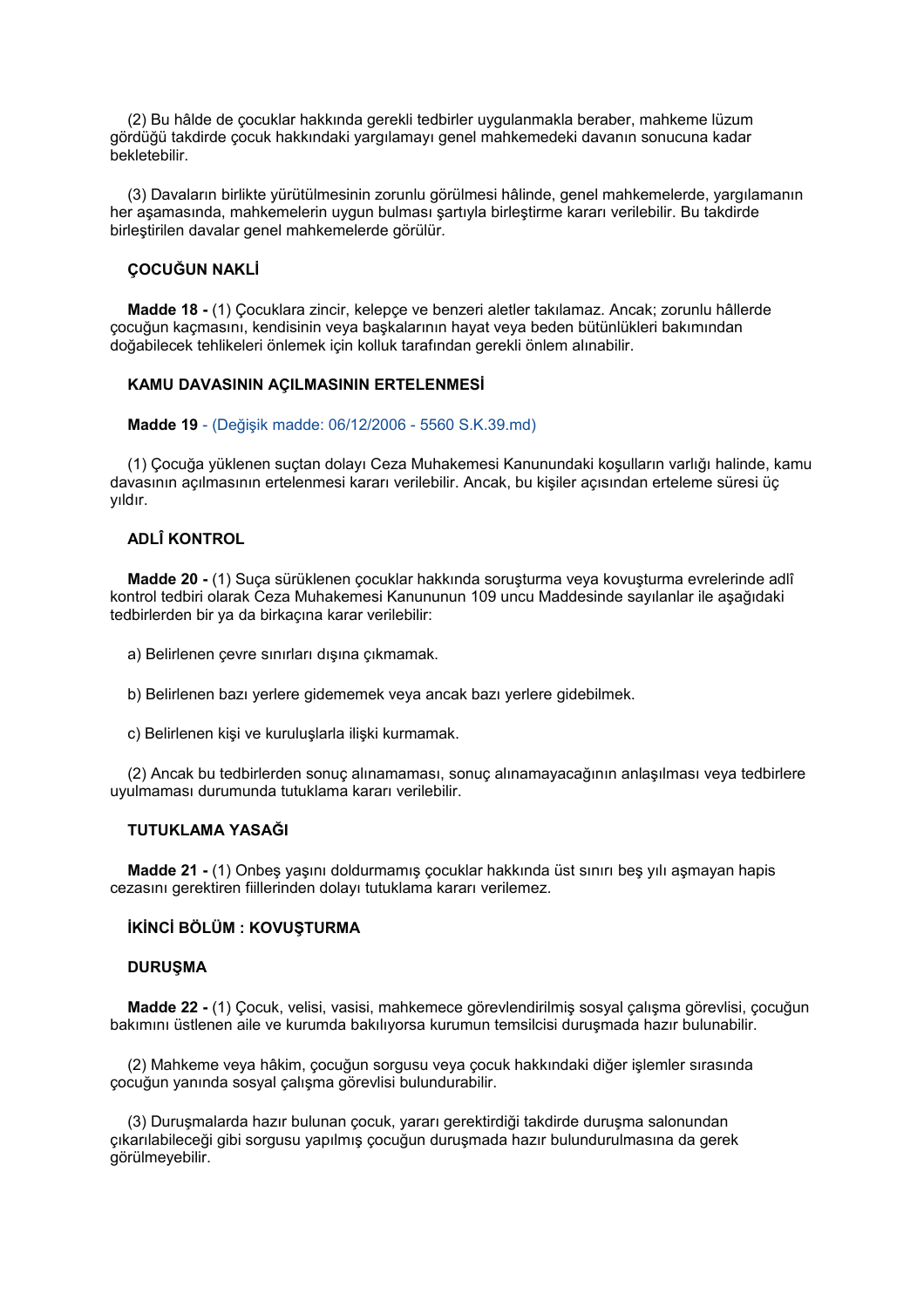### **HÜKMÜN AÇIKLANMASININ GERİ BIRAKILMASI**

#### **Madde 23** - (Değişik madde: 06/12/2006 - 5560 S.K.40.md)

(1) Çocuğa yüklenen suçtan dolayı yapılan yargılama sonunda, Ceza Muhakemesi Kanunundaki koşulların varlığı halinde, mahkemece hükmün açıklanmasının geri bırakılmasına karar verilebilir. Ancak, bu kişiler açısından denetim süresi üç yıldır.

#### **UZLAŞMA**

 **Madde 24** - (Değişik madde: 06/12/2006 - 5560 S.K.41.md)

(1) Ceza Muhakemesi Kanununun uzlaşmaya ilişkin hükümleri suça sürüklenen çocuklar bakımından da uygulanır.

### **ÜÇÜNCÜ KISIM : MAHKEMELER VE CUMHURİYET SAVCILIĞI**

#### **BİRİNCİ BÖLÜM : MAHKEMELERİN KURULUŞ, GÖREV VE YETKİSİ**

### **MAHKEMELERİN KURULUŞU**

 **Madde 25 -** (1) Çocuk mahkemesi, tek hâkimden oluşur. Bu mahkemeler her il merkezinde kurulur. Ayrıca, bölgelerin coğrafi durumları ve iş yoğunluğu göz önünde tutularak belirlenen ilçelerde Hâkimler ve Savcılar Yüksek Kurulunun olumlu görüşü alınarak kurulabilir. İş durumunun gerekli kıldığı yerlerde çocuk mahkemelerinin birden fazla dairesi oluşturulabilir. Bu daireler numaralandırılır. Çocuk mahkemelerinde yapılan duruşmalarda Cumhuriyet savcısı bulunmaz. Mahkemelerin bulunduğu yerlerdeki Cumhuriyet savcıları, çocuk mahkemeleri kararlarına karşı kanun yoluna başvurabilirler.

 (2) Çocuk ağır ceza mahkemelerinde bir başkan ile yeteri kadar üye bulunur ve mahkeme bir başkan ve iki üye ile toplanır. Bu mahkemeler bölgelerin coğrafi durumları ve iş yoğunluğu göz önünde tutularak belirlenen yerlerde Hâkimler ve Savcılar Yüksek Kurulunun olumlu görüşü alınarak kurulur. İş durumunun gerekli kıldığı yerlerde çocuk ağır ceza mahkemelerinin birden fazla dairesi oluşturulabilir. Bu daireler numaralandırılır.

### **MAHKEMELERİN GÖREVİ**

 **Madde 26 -** (1) Çocuk mahkemesi, asliye ceza mahkemesi ile sulh ceza mahkemesinin görev alanına giren suçlar bakımından, suça sürüklenen çocuklar hakkında açılacak davalara bakar.

 (2) Çocuk ağır ceza mahkemesi, çocuklar tarafından işlenen ve ağır ceza mahkemesinin görev alanına giren suçlarla ilgili davalara bakar.

 (3) Mahkemeler ve çocuk hâkimi, bu Kanunda ve diğer kanunlarda yer alan tedbirleri almakla görevlidir.

 (4) Çocuklar hakkında açılan kamu davaları, Kanunun 17 nci Maddesi hükümleri saklı kalmak kaydıyla bu Kanunla kurulan mahkemelerde görülür.

### **MAHKEMELERİN YARGI ÇEVRESİ**

 **Madde 27 -** (1) Çocuk mahkemelerinin yargı çevresi, kurulduğu il ve ilçenin mülkî sınırlarıyla belirlenir.

 (2) Çocuk ağır ceza mahkemelerinin yargı çevresi, bulundukları il merkezi ve ilçeler ile bunlara adlî yönden bağlanan ilçelerin idarî sınırlarıdır.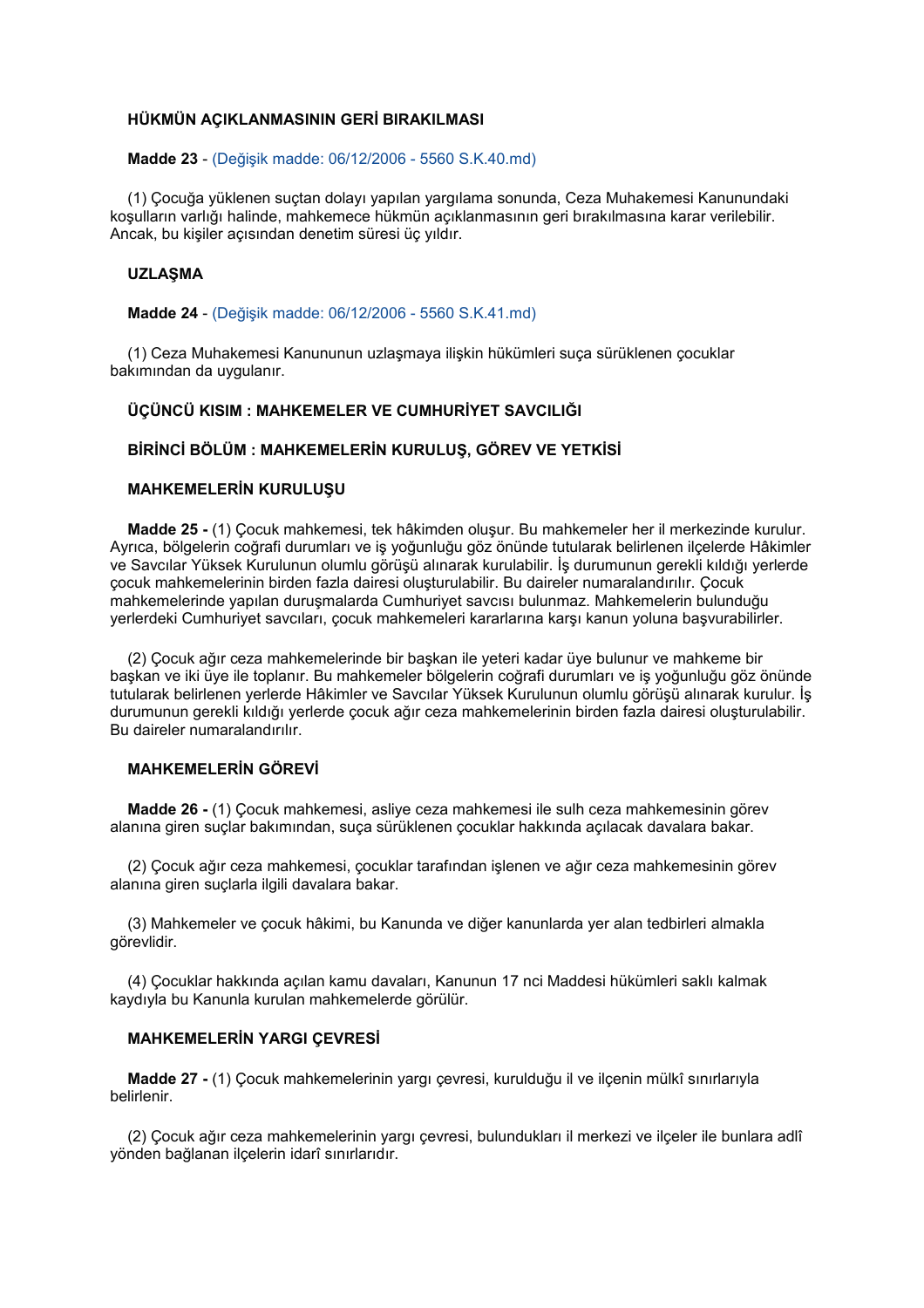(3) Coğrafi durum ve iş yoğunluğu göz önünde tutularak çocuk mahkemeleri ile çocuk ağır ceza mahkemelerinin yargı çevresinin belirlenmesine veya değiştirilmesine Adalet Bakanlığının önerisi üzerine Hâkimler ve Savcılar Yüksek Kurulunca karar verilir.

### **HÂKİMLERİN ATANMALARI**

 **Madde 28 -** (1) Mahkemelere, atanacakları bölgeye veya bir alt bölgeye hak kazanmış, adlî yargıda görevli, tercihan çocuk hukuku alanında uzmanlaşmış, çocuk psikolojisi ve sosyal hizmet alanlarında eğitim almış olan hâkimler ve Cumhuriyet savcıları arasından Hâkimler ve Savcılar Yüksek Kurulunca atama yapılır.

(2) Atamalarda istekli olanlarla daha önce bu görevlerde bulunmuş olanlara öncelik tanınır.

 (3) Herhangi bir nedenle görevine gelemeyen hâkimin yerine bu hâkim görevine başlayıncaya veya Hâkimler ve Savcılar Yüksek Kurulunca yetkilendirme yapılıncaya kadar o yerdeki hâkimlerden hangisinin bakacağı, birinci fıkrada aranan nitelikler de gözetilerek adlî yargı adalet komisyonu başkanınca belirlenir.

### **İKİNCİ BÖLÜM : CUMHURİYET SAVCILIĞI VE KOLLUK**

### **CUMHURİYET SAVCILIĞI ÇOCUK BÜROSU**

 **Madde 29 -** (1) Cumhuriyet başsavcılıklarında bir çocuk bürosu kurulur. Cumhuriyet başsavcısınca 28 inci Maddenin birinci fıkrasında öngörülen nitelikleri haiz olanlar arasından yeterli sayıda Cumhuriyet savcısı, bu büroda görevlendirilir.

### **ÇOCUK BÜROSUNUN GÖREVLERİ**

 **Madde 30 -** (1) Çocuk bürosunun görevleri;

a) Suça sürüklenen çocuklar hakkındaki soruşturma işlemlerini yürütmek,

 b) Çocuklar hakkında tedbir alınması gereken durumlarda, gecikmeksizin tedbir alınmasını sağlamak,

 c) Korunma ihtiyacı olan, suç mağduru veya suça sürüklenen çocuklardan yardıma, eğitime, işe, barınmaya ihtiyacı olan veya uyum güçlüğü çekenlere ihtiyaç duydukları destek hizmetlerini sağlamak üzere, ilgili kamu kurum ve kuruluşları ve sivil toplum kuruluşlarıyla işbirliği içinde çalışmak, bu gibi durumları çocukları korumakla görevli kurum ve kuruluşlara bildirmek,

d) Bu Kanunla ve diğer kanunlarla verilen görevleri yerine getirmektir.

 (2) Gecikmesinde sakınca bulunan hâllerde, bu görevler çocuk bürosunda görevli olmayan Cumhuriyet savcıları tarafından da yerine getirilebilir.

### **KOLLUĞUN ÇOCUK BİRİMİ**

 **Madde 31 -** (1) Çocuklarla ilgili kolluk görevi, öncelikle kolluğun çocuk birimleri tarafından yerine getirilir.

 (2) Kolluğun çocuk birimi, korunma ihtiyacı olan veya suça sürüklenen çocuklar hakkında işleme başlandığında durumu, çocuğun veli veya vasisine veya çocuğun bakımını üstlenen kimseye, baroya ve Sosyal Hizmetler ve Çocuk Esirgeme Kurumuna, çocuk resmî bir kurumda kalıyorsa ayrıca kurum temsilcisine bildirir. Ancak, çocuğu suça azmettirdiğinden veya istismar ettiğinden şüphelenilen yakınlarına bilgi verilmez.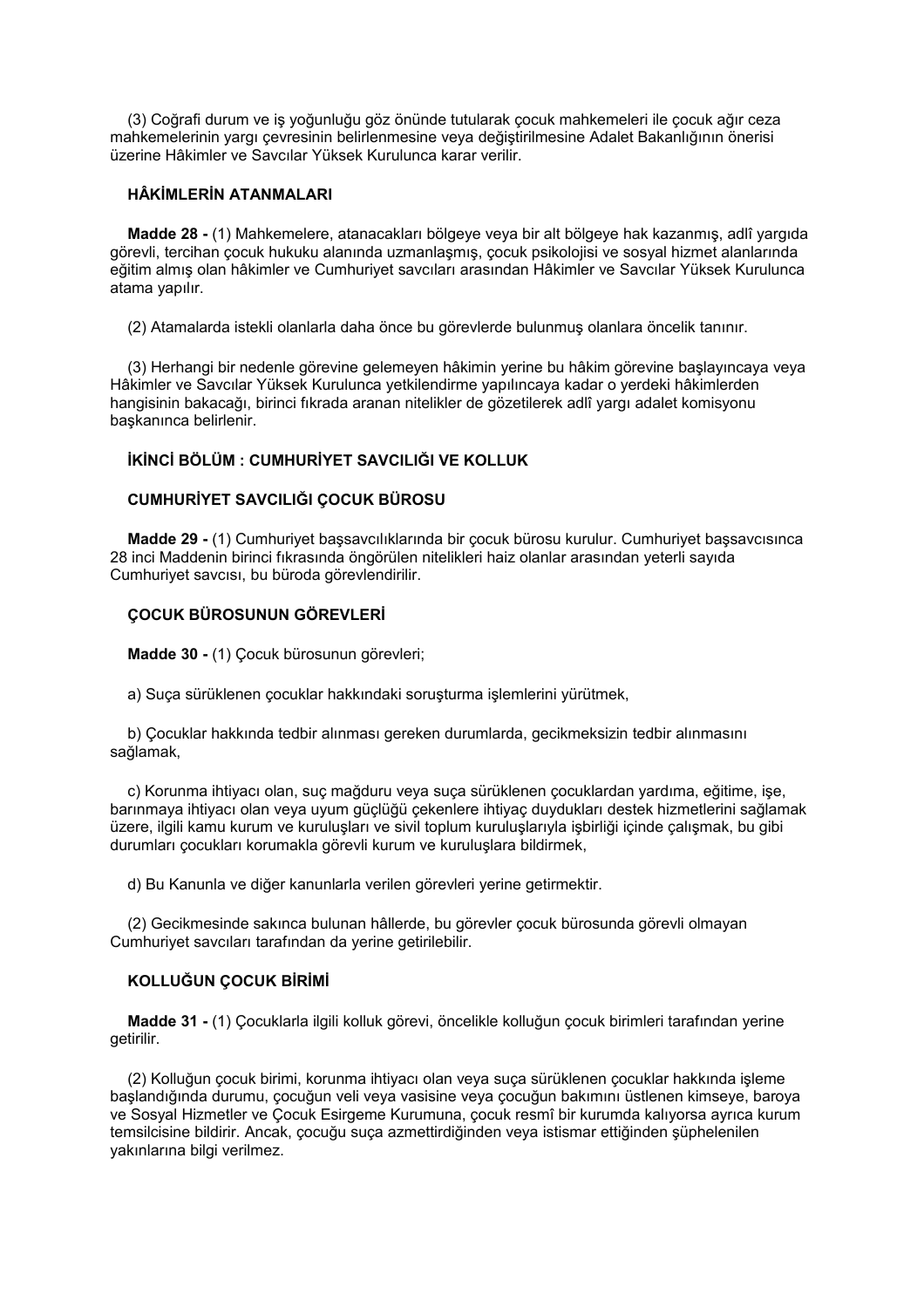(3) Çocuk, kollukta bulunduğu sırada yanında yakınlarından birinin bulunmasına imkân sağlanır.

 (4) Kolluğun çocuk birimlerindeki personeline, kendi kurumları tarafından çocuk hukuku, çocuk suçluluğunun önlenmesi, çocuk gelişimi ve psikolojisi, sosyal hizmet gibi konularda eğitim verilir.

 (5) Çocuğun korunma ihtiyacı içinde bulunduğunun bildirimi ya da tespiti veya hakkında acil korunma kararı almak için beklemenin, çocuğun yararına aykırı olacağını gösteren nedenlerin varlığı hâlinde kolluğun çocuk birimi, durumun gerektirdiği önlemleri almak suretiyle çocuğun güvenliğini sağlar ve mümkün olan en kısa sürede Sosyal Hizmetler ve Çocuk Esirgeme Kurumuna teslim eder.

### **GÖREVLİLERİN EĞİTİMLERİ**

 **Madde 32 -** (1) Mahkemelerde görevlendirilecek hâkimler ve Cumhuriyet savcıları ile sosyal çalışma görevlilerine ve denetimli serbestlik ve yardım merkezi şube müdürlüğünde görevli denetim görevlilerine, adaylık dönemlerinde Adalet Bakanlığınca belirlenen esaslara uygun çocuk hukuku, sosyal hizmet, çocuk gelişimi ve psikolojisi gibi konularda eğitim verilir.

 (2) Mahkemelere atananların, görevleri süresince, alanlarında uzmanlaşmalarını sağlama ve kendilerini geliştirmelerine yönelik hizmet içi eğitim almaları sağlanır.

(3) Hizmet öncesi ve hizmet içi eğitimin usûl ve esasları yönetmelikle belirlenir.

### **ÜÇÜNCÜ BÖLÜM : SOSYAL İNCELEME**

### **SOSYAL ÇALIŞMA GÖREVLİLERİ**

 **Madde 33 -** (1) Adalet Bakanlığınca mahkemelere, en az lisans öğrenimi görmüş olanlar arasından yeterli sayıda sosyal çalışma görevlisi atanır. Atamada; çocuk ve aile sorunları ile çocuk hukuku ve çocuk suçluluğunun önlenmesi alanlarında lisansüstü eğitim yapmış olanlar tercih edilir.

 (2) Mahkemelere atanan ve bu Kanun kapsamındaki tedbirleri uygulayan Sosyal Hizmetler ve Çocuk Esirgeme Kurumunda görevli sosyal çalışma görevlilerine almakta oldukları aylıklarının brüt tutarının yüzde ellisi oranında ödenek verilir.

 (3) Bu görevlilerin bulunmaması, görevin bunlar tarafından yapılmasında fiilî veya hukukî bir engel bulunması ya da başka bir uzmanlık dalına ihtiyaç duyulması gibi durumlarda, diğer kamu kurum ve kuruluşlarında çalışanlar ile serbest meslek icra eden birinci fıkrada öngörülen nitelikleri haiz kimseler de sosyal çalışma görevlisi olarak görevlendirilebilirler.

 (4) Hakkında sosyal inceleme yapılacak çocuğun, incelemeye tâbi tutulacak çevresi mahkemenin yetki alanı dışında ise, davayı gören mahkemenin talimatına bağlı olarak çocuğun bulunduğu yerdeki mahkemece inceleme yaptırılır. Büyükşehir belediye sınırları içinde kalan yerlerde bu inceleme, davayı gören mahkemeye bağlı olarak çalışan sosyal çalışma görevlilerince yapılabilir.

### **SOSYAL ÇALIŞMA GÖREVLİLERİNİN GÖREVLERİ**

 **Madde 34 -** (1) Sosyal çalışma görevlilerinin görevi;

 a) Görevlendirildikleri çocuk hakkında derhâl sosyal inceleme yapmak, hazırladıkları raporları kendilerini görevlendiren mercie sunmak,

b) Suça sürüklenen çocuğun ifadesinin alınması veya sorgusu sırasında yanında bulunmak,

 c) Bu Kanun kapsamında mahkemeler ve çocuk hâkimleri tarafından verilen diğer görevleri yerine getirmektir.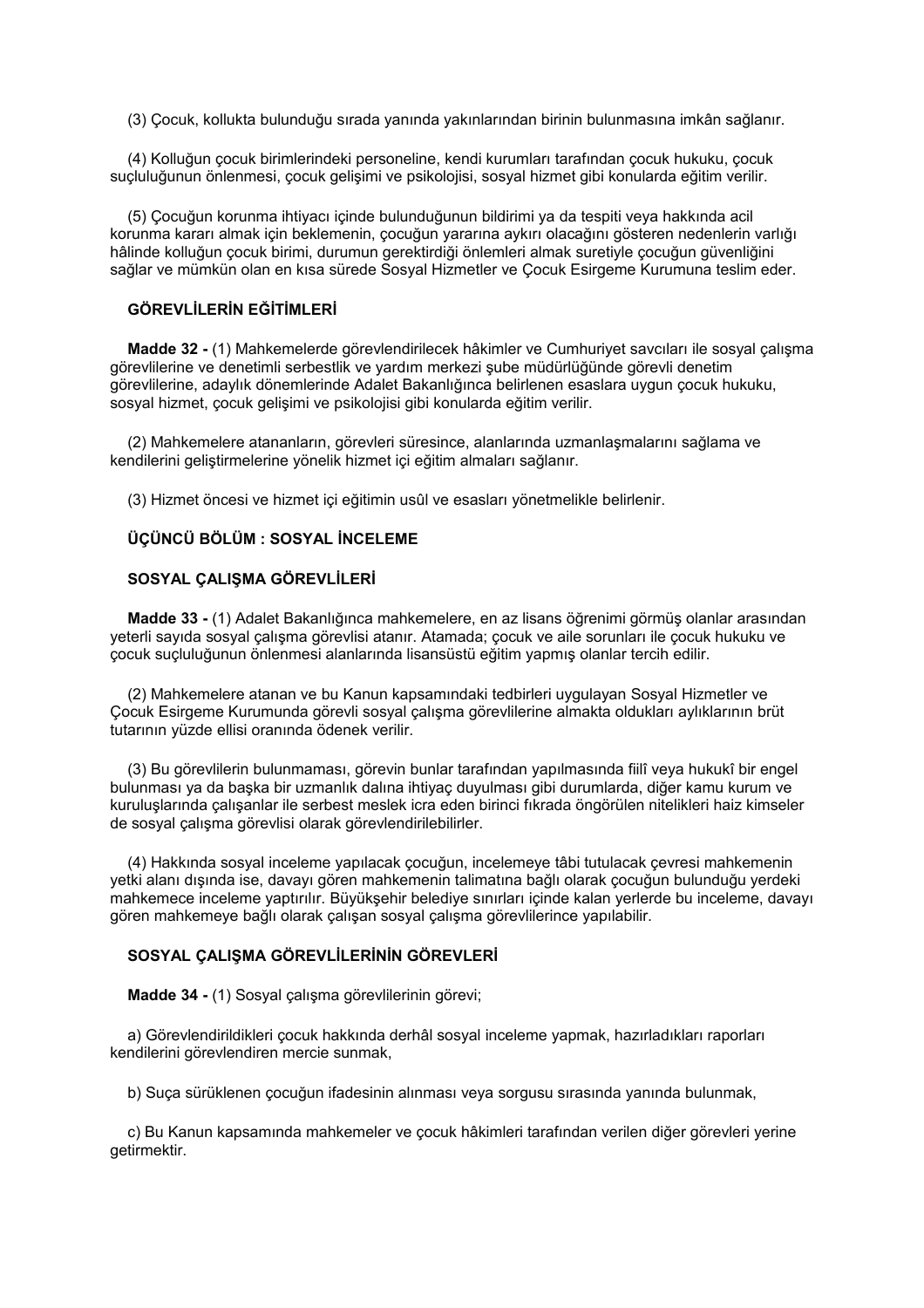(2) İlgililer, sosyal çalışma görevlilerinin çalışmaları sırasında kendilerine yardımcı olmak ve çocuk hakkında istenen bilgileri vermek zorundadır.

 (3) Sosyal çalışma görevlilerinin, görevleri sırasında yaptıkları ve hâkim tarafından takdir edilen masrafları Cumhuriyet başsavcılığının suçüstü ödeneğinden ödenir.

### **SOSYAL İNCELEME**

 **Madde 35 -** (1) Bu Kanun kapsamındaki çocuklar hakkında mahkemeler, çocuk hâkimleri veya Cumhuriyet savcılarınca gerektiğinde çocuğun bireysel özelliklerini ve sosyal çevresini gösteren inceleme yaptırılır. Sosyal inceleme raporu, çocuğun, işlediği fiilin hukukî anlam ve sonuçlarını algılama ve bu fiille ilgili olarak davranışlarını yönlendirme yeteneğinin mahkeme tarafından takdirinde göz önünde bulundurulur.

(2) Derhâl tedbir alınmasını gerektiren durumlarda sosyal inceleme daha sonra da yaptırılabilir.

 (3) Mahkeme veya çocuk hâkimi tarafından çocuk hakkında sosyal inceleme yaptırılmaması hâlinde, gerekçesi kararda gösterilir.

### **DÖRDÜNCÜ BÖLÜM : DENETİM**

### **DENETİM ALTINA ALMA KARARI**

 **Madde 36 -** (1) Hakkında koruyucu ve destekleyici tedbir kararı verilen, kamu davasının açılmasının ertelenmesi kararı onanan, hükmün açıklanmasının geri bırakılması kararı verilen çocuğun denetim altına alınmasına karar verilebilir.

### **DENETİM GÖREVLİSİNİN GÖREVLENDİRİLMESİ**

 **Madde 37 -** (1) Denetim altına alınan çocukla ilgili olarak denetimli serbestlik ve yardım merkezi şube müdürlüğü tarafından bir denetim görevlisi görevlendirilir. Ancak, korunma ihtiyacı olan çocuklar veya suç tarihinde oniki yaşını bitirmemiş suça sürüklenen çocuklar ile çocuğun aileye teslimi yönünde karar verilmesi hâlinde, bu çocuklar hakkında denetim görevi gözetim esaslarına göre Sosyal Hizmetler ve Çocuk Esirgeme Kurumu tarafından yerine getirilir.

 (2) Görevlendirme sırasında çocuğun kişisel özellik ve ihtiyaçları dikkate alınır ve çocuğa kolay ulaşabilecek olanlar tercih edilir.

### **DENETİM GÖREVLİSİNİN GÖREVLERİ**

 **Madde 38 -** (1) Denetim görevlisinin görevleri şunlardır:

 a) Kararla ulaşılmak istenen amacın gerçekleşmesi için çocuğun eğitim, aile, kurum, iş ve sosyal çevreye uyumunu sağlamak üzere onu desteklemek, yardımcı olmak, gerektiğinde önerilerde bulunmak.

 b) Çocuğa eğitim, iş, destek alabileceği kurumlar, hakları ve haklarını kullanma konularında rehberlik etmek.

c) İhtiyaç duyacağı hizmetlerden yararlanmasında çocuğa yardımcı olmak.

 d) Kaldığı yerleri ve ilişki kurduğu kişileri ziyaret ederek çocuğun içinde yaşadığı şartları, ailesi ve çevresiyle ilişkilerini, eğitim ve iş durumunu, boş zamanlarını değerlendirme faaliyetlerini yerinde incelemek.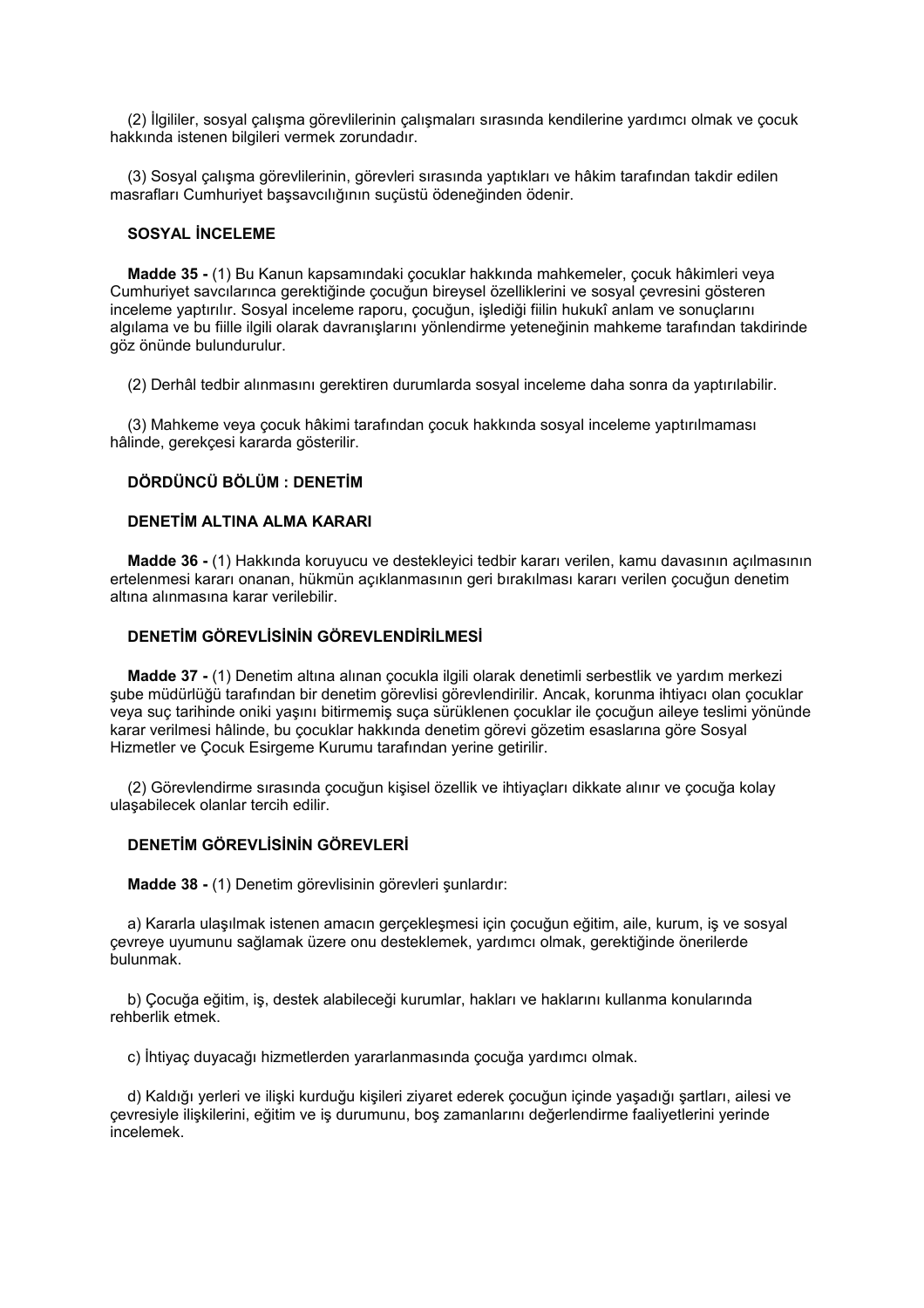e) Alınan kararın uygulanmasını, bu uygulamanın sonuçlarını ve çocuk üzerindeki etkilerini izlemek, tâbi tutulduğu yükümlülüklerin yerine getirilmesini denetlemek.

 f) Çocuğun gelişimi hakkında, üçer aylık sürelerle Cumhuriyet savcısı veya mahkemeye rapor vermek.

 (2) Denetim görevlisi, görevini yerine getirirken gerektiğinde çocuğun ana ve babası, vasisi, bakım ve gözetiminden sorumlu kimse ve öğretmenleriyle işbirliği yapar.

 (3) Çocuğun ana ve babası, vasisi, bakım ve gözetiminden sorumlu kimse çocuğun devam ettiği okul, işyeri veya çocukla ilgili bilgiye sahip kurumların yetkilileri, denetim görevlisine yardımcı olmak, görevi gereğince istediği bilgileri vermek zorundadırlar.

(4) Çocuğun yakınları denetim görevlisinin yetkilerine müdahale edemezler.

### **DENETİM PLÂNI VE RAPORU**

 **Madde 39 -** (1) Çocuğa uygulanacak denetimin yöntemi, denetim görevlisince, sosyal incelemeyi yapan uzman veya mahkeme nezdindeki sosyal çalışma görevlisi ile birlikte, görevlendirmeyi takip eden on gün içinde hazırlanacak bir plânla belirlenir.

(2) Denetim plânı hazırlanırken;

a) Çocuk hakkında alınan tedbirin amacı, niteliği ve süresi,

b) Çocuğun ihtiyaçları,

c) Çocuğun içinde bulunduğu tehlike hâlinin ciddiyeti,

 d) Çocuğun ana ve babası, vasisi, bakım ve gözetiminden sorumlu kimse tarafından çocuğa verilen desteğin derecesi,

e) Suça sürüklenmesi sebebiyle tedbir alınmış ise suç teşkil eden fiilin mahiyeti,

f) Çocuğun görüşü,

Dikkate alınır.

 (3) Denetim plânı, mahkeme veya çocuk hâkimince onaylandıktan sonra derhâl uygulanır. Denetim görevlisi, kararın uygulama biçimi, çocuk üzerindeki etkileri ile çocuğun ana ve babası, vasisi, bakım ve gözetiminden sorumlu kimselerin veya kurumların çocuğa karşı sorumluluklarını gereğince yerine getirip getirmedikleri, kararın değiştirilmesini gerektirir bir durum olup olmadığı ve istenen diğer hususlarda her ay, ayrıca talep hâlinde mahkeme veya çocuk hâkimine rapor verir.

#### **DENETİMİN SONA ERMESİ**

 **Madde 40 -** (1) Denetim, kararda öngörülen sürenin dolmasıyla sona erer. Tedbirden beklenen yararın elde edilmesi hâlinde denetim, sürenin dolmasından önce de kaldırılabilir.

 (2) Denetim, çocuğun başka bir suçtan dolayı tutuklanması veya cezasının yerine getirilmesine başlanmakla sona erer.

### **SOSYAL İNCELEME VE DENETİM RAPORLARI HAKKINDA BİLGİ EDİNME**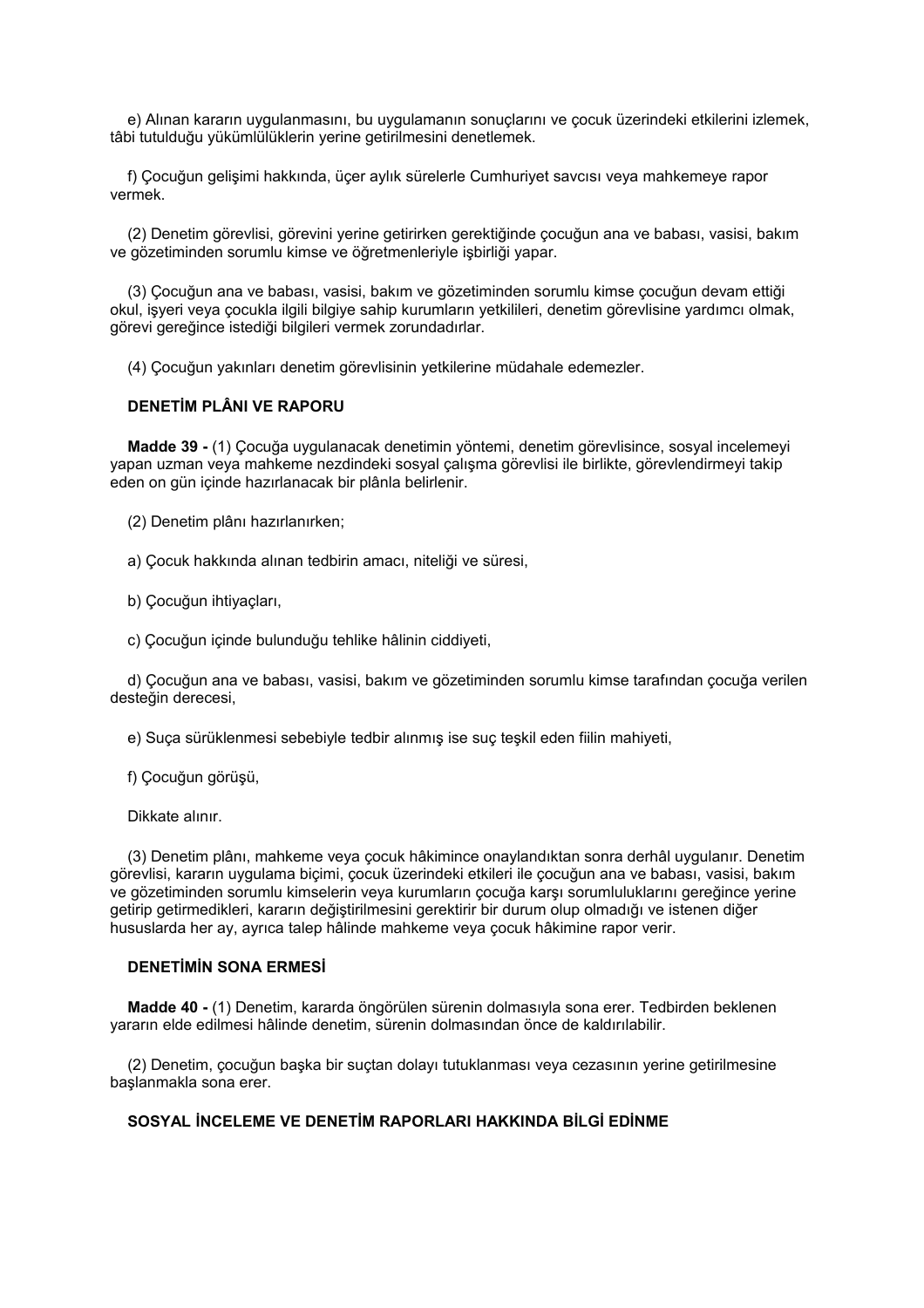**Madde 41 -** (1) Sosyal inceleme raporu ile denetim plânı ve raporunun birer örneğini çocuğun avukatı veya yasal temsilcisi Cumhuriyet savcısından, mahkemeden veya çocuk hâkiminden alabilir. Çocuğa raporun içeriği hakkında bilgi verilir.

 (2) Ancak, çocuk ve avukatı hariç olmak üzere birinci fıkrada gösterilen kişilerin sosyal inceleme raporu ile denetim plânı ve raporu hakkında bilgi sahibi olmasının çocuğun yararına aykırı olduğuna kanaat getirilirse, bunların incelenmesi kısmen veya tamamen yasaklanabilir.

### **DÖRDÜNCÜ KISIM : ÇEŞİTLİ HÜKÜMLER**

### **UYGULANACAK HÜKÜMLER**

 **Madde 42 -** (1) Bu Kanunda hüküm bulunmayan hâllerde Ceza Muhakemesi Kanunu, Türk Medenî Kanunu, 18.6.1927 tarihli ve 1086 sayılı Hukuk Usulü Muhakemeleri Kanunu ile 24.5.1983 tarihli ve 2828 sayılı Sosyal Hizmetler ve Çocuk Esirgeme Kurumu Kanunu hükümleri uygulanır.

 (2) Denetim konusunda bu Kanunda hüküm bulunmayan hâllerde, Denetimli Serbestlik ve Yardım Merkezleri ile Koruma Kurulları Kanunu hükümleri uygulanır.

### **ÇOCUĞUN GİDERLERİ**

 **Madde 43 -** (1) Çocuk hakkında verilen koruyucu ve destekleyici tedbir kararlarının giderleri Devletçe ödenir. Ödenecek miktar mahkemece verilecek bir karar ile tespit edilir.

 (2) Türk Medenî Kanunu hükümlerine göre çocuğa bakmakla yükümlü olan kimsenin malî durumunun müsait olması hâlinde, Devletçe ödenen meblağın tahsili için ilgililere rücu edilir.

### **KAMU GÖREVLİSİ**

 **Madde 44 -** (1) Bu Kanun kapsamına giren görevlerle bağlantılı olarak kamu görevlileri hakkında 2.12.1999 tarihli ve 4483 sayılı Memurlar ve Diğer Kamu Görevlilerinin Yargılanması Hakkında Kanun hükümleri uygulanmaz.

### **KURUMLAR**

 **Madde 45 -** (1) Bu Kanunun 5 inci Maddesinde yer alan koruyucu ve destekleyici tedbirlerden;

 a) (a) ve (e) bentlerinde yazılı danışmanlık ve barınma tedbirleri Milli Eğitim Bakanlığı, Sosyal Hizmetler ve Çocuk Esirgeme Kurumu ve yerel yönetimler,

b) (b) bendinde yazılı eğitim tedbiri Milli Eğitim Bakanlığı ve Çalışma ve Sosyal Güvenlik Bakanlığı,

c) (c) bendinde yazılı bakım tedbiri Sosyal Hizmetler ve Çocuk Esirgeme Kurumu,

d) (d) bendinde yazılı sağlık tedbiri Sağlık Bakanlığı,

Tarafından yerine getirilir.

 (2) Bakım ve barınma tedbirlerinin yerine getirilmesi sırasında ihtiyaç duyulan kolluk hizmetlerinin yerine getirilmesi, çocukların rehabilitasyonu, eğitimi ve diğer bakanlıkların görev alanına giren diğer hususlarla ilgili olarak Sosyal Hizmetler ve Çocuk Esirgeme Kurumu tarafından yapılan her türlü yardım ve destek talepleri Milli Eğitim Bakanlığı, İçişleri Bakanlığı, Sağlık Bakanlığı, ilgili diğer bakanlıklar ile kamu kurum ve kuruluşları tarafından geciktirilmeksizin yerine getirilir.

(3) Bu tedbirlerin yerine getirilmesinde kurumların koordinasyonu Adalet Bakanlığınca sağlanır.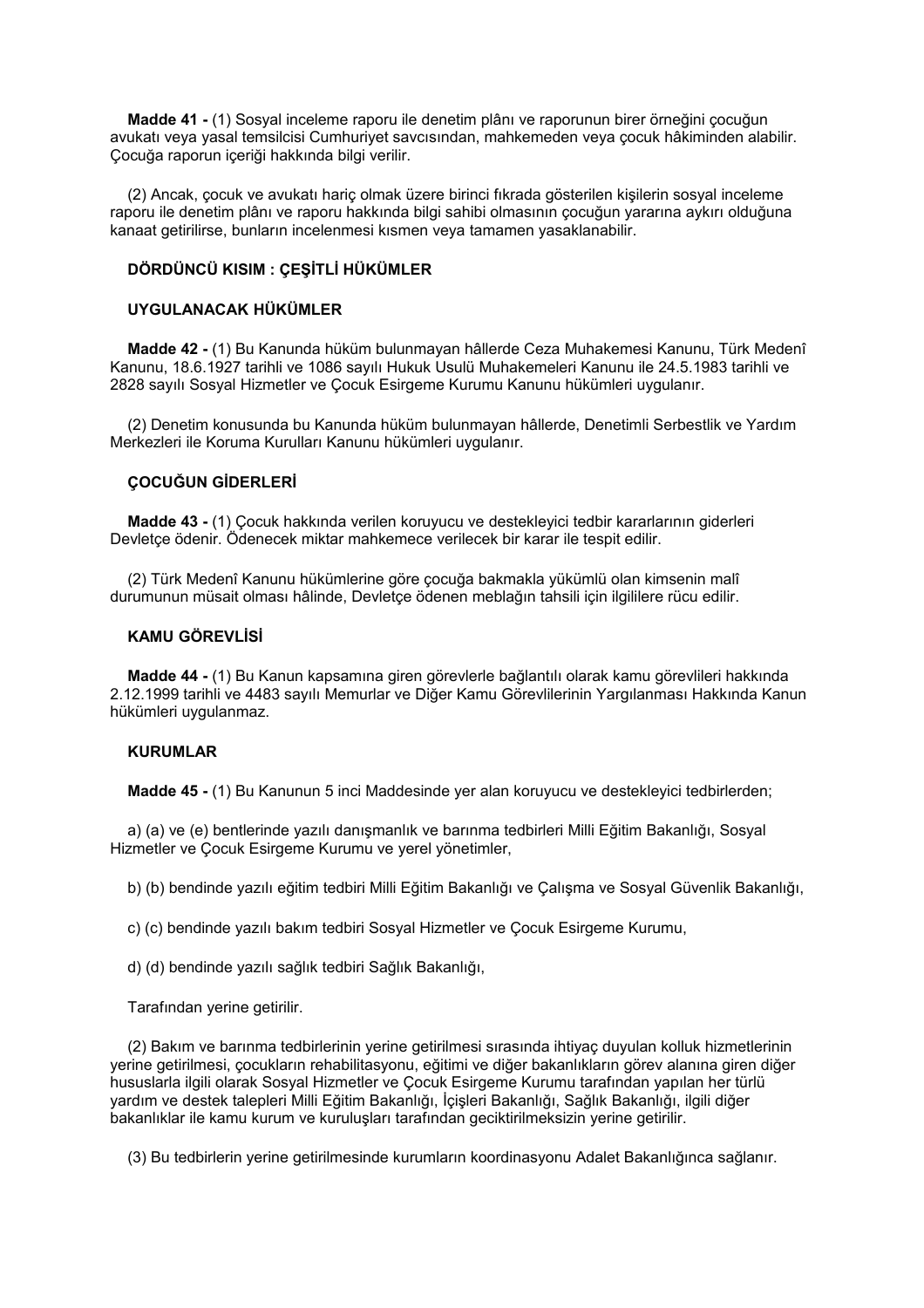### **KADROLAR**

 **Madde 46 -** (1) Bu Kanun gereğince kurulacak mahkemelerin kuruluş ve çalışmaları için gerekli sınıflardan yeteri kadar kadro temin edilir.

### **YÖNETMELİK**

 **Madde 47 -** (1) Bu Kanunun 5 ve 10 uncu Maddelerinin uygulanmasına ilişkin usûl ve esaslar, Adalet Bakanlığı ile Sosyal Hizmetler ve Çocuk Esirgeme Kurumu tarafından müştereken, diğer Maddelerin uygulanmasına ilişkin usûl ve esaslar ise Adalet Bakanlığı tarafından altı ay içinde çıkarılacak yönetmeliklerle düzenlenir.

### **YÜRÜRLÜKTEN KALDIRILAN HÜKÜMLER**

 **Madde 48 -** (1) 7.11.1979 tarihli ve 2253 sayılı Çocuk Mahkemelerinin Kuruluşu, Görev ve Yargılama Usulleri Hakkında Kanun yürürlükten kaldırılmıştır.

 (2) Mevzuatta, yürürlükten kaldırılan 7.11.1979 tarihli ve 2253 sayılı Çocuk Mahkemelerinin Kuruluşu, Görev ve Yargılama Usulleri Hakkında Kanuna yapılan yollamalar, bu Kanunun ilgili hükümlerine yapılmış sayılır.

 GEÇİCİ Madde 1 - (1) 2253 sayılı Kanun gereğince kurulan çocuk mahkemelerinde derdest bulunan ve bu Kanun ile kurulan çocuk mahkemesinin görevine giren dava ve işler, bu mahkemeler faaliyete geçtiğinde çocuk mahkemesine devredilir.

 (2) Genel ceza mahkemelerinde görülmekte olan ve bu Kanunun yürürlüğe girdiği tarihte onsekiz yaşını doldurmuş olan sanıklar hakkındaki dava ve işler çocuk mahkemeleri ile çocuk ağır ceza mahkemelerine devredilmez.

 (3) Çocuk mahkemeleri ile çocuk ağır ceza mahkemeleri bulunmayan yerlerde, bu mahkemeler kurulup göreve başlayıncaya kadar çocuklar tarafından işlenen suçlara ait soruşturma ve kovuşturmalar Cumhuriyet başsavcılığı ve görevli mahkemelerce bu Kanun hükümlerine göre yapılır.

 (4) Çocuk mahkemesi bulunmayan yerlerde, bu mahkeme kurulup göreve başlayıncaya kadar korunma ihtiyacı olan çocuklar hakkında tedbir kararları görevli aile veya asliye hukuk mahkemelerince alınır.

 (5) Adalet Bakanlığının koordinatörlüğünde ilgili bakanlıklar ve bağlı kuruluşlar bu Kanunun yürürlüğü tarihinden itibaren altı ay içinde koruyucu ve destekleyici tedbirleri yerine getirmek üzere gerekli tedbirleri alır. Ayrıca, ilgili bakanlıklar ve bağlı kuruluşlar bu amaçla sivil toplum kuruluşlarıyla işbirliğine gidebilirler.

### **YÜRÜRLÜK**

 **Madde 49 -** (1) Bu Kanunun;

 a) Suça sürüklenen ve hakkında bakım tedbiri uygulanan çocuklar hakkında Sosyal Hizmetler ve Çocuk Esirgeme Kurumu tarafından yerine getirilecek hizmetlere ilişkin hükümler ile 5 inci Maddesinin birinci fıkrasının (e) bendi yayımı tarihinden itibaren altı ay sonra,

 b) 37 nci Maddesinin birinci fıkrasının ikinci cümlesi ile 5 inci Maddesinin birinci fıkrasının (a) bendi yayımı tarihinden itibaren bir yıl sonra,

c) Diğer hükümleri yayımı tarihinde,

Yürürlüğe girer.